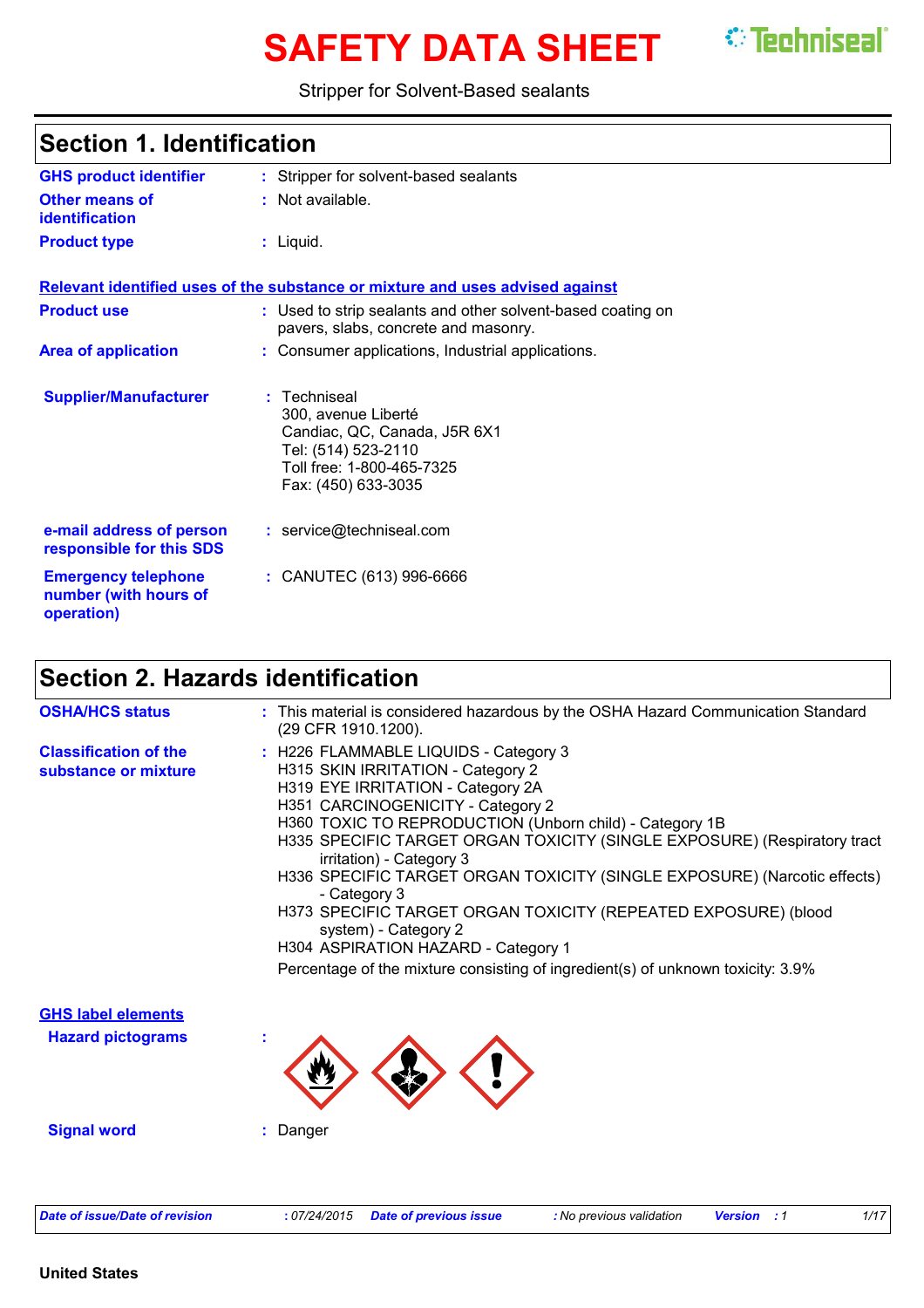### **Section 2. Hazards identification**

| <b>Hazard statements</b>                   | : H226 - Flammable liquid and vapor.<br>H319 - Causes serious eye irritation.<br>H315 - Causes skin irritation.<br>H360 - May damage the unborn child.<br>H351 - Suspected of causing cancer.<br>H304 - May be fatal if swallowed and enters airways.<br>H335 - May cause respiratory irritation.<br>H336 - May cause drowsiness and dizziness.<br>H373 - May cause damage to organs through prolonged or repeated exposure. (blood<br>system)                                                                                                                                                                                                                                                                                                                                                                                                                                                                                                                                |
|--------------------------------------------|-------------------------------------------------------------------------------------------------------------------------------------------------------------------------------------------------------------------------------------------------------------------------------------------------------------------------------------------------------------------------------------------------------------------------------------------------------------------------------------------------------------------------------------------------------------------------------------------------------------------------------------------------------------------------------------------------------------------------------------------------------------------------------------------------------------------------------------------------------------------------------------------------------------------------------------------------------------------------------|
| <b>Precautionary statements</b>            |                                                                                                                                                                                                                                                                                                                                                                                                                                                                                                                                                                                                                                                                                                                                                                                                                                                                                                                                                                               |
| <b>General</b>                             | : P103 - Read label before use.<br>P102 - Keep out of reach of children.<br>P101 - If medical advice is needed, have product container or label at hand.                                                                                                                                                                                                                                                                                                                                                                                                                                                                                                                                                                                                                                                                                                                                                                                                                      |
| <b>Prevention</b>                          | : P201 - Obtain special instructions before use.<br>P202 - Do not handle until all safety precautions have been read and understood.<br>P280 - Wear protective gloves: > 8 hours (breakthrough time): Recommended: butyl<br>rubber Wear eye or face protection: Recommended: Safety glasses Wear protective<br>clothing.<br>P210 - Keep away from heat, hot surfaces, sparks, open flames and other ignition<br>sources. No smoking.<br>P241 - Use explosion-proof electrical, ventilating, lighting and all material-handling<br>equipment.<br>P242 - Use only non-sparking tools.<br>P243 - Take precautionary measures against static discharge.<br>P233 - Keep container tightly closed.<br>P271 - Use only outdoors or in a well-ventilated area.<br>P260 - Do not breathe vapor.<br>P264 - Wash hands thoroughly after handling.                                                                                                                                        |
| <b>Response</b>                            | : P314 - Get medical attention if you feel unwell.<br>P308 + P313 - IF exposed or concerned: Get medical attention.<br>P304 + P340 + P312 - IF INHALED: Remove person to fresh air and keep comfortable<br>for breathing. Call a POISON CENTER or physician if you feel unwell.<br>P301 + P310 + P331 - IF SWALLOWED: Immediately call a POISON CENTER or<br>physician. Do NOT induce vomiting.<br>P303 + P361 + P353 - IF ON SKIN (or hair): Take off immediately all contaminated<br>clothing. Rinse skin with water or shower.<br>P302 + P352 + P362+P364 - IF ON SKIN: Wash with plenty of soap and water. Take off<br>contaminated clothing and wash it before reuse.<br>P332 + P313 - If skin irritation occurs: Get medical attention.<br>P305 + P351 + P338 - IF IN EYES: Rinse cautiously with water for several minutes.<br>Remove contact lenses, if present and easy to do. Continue rinsing.<br>P337 + P313 - If eye irritation persists: Get medical attention. |
| <b>Storage</b>                             | : P405 - Store locked up.<br>P403 - Store in a well-ventilated place.<br>P235 - Keep cool.                                                                                                                                                                                                                                                                                                                                                                                                                                                                                                                                                                                                                                                                                                                                                                                                                                                                                    |
| <b>Disposal</b>                            | : P501 - Dispose of contents and container in accordance with all local, regional, national<br>and international regulations.                                                                                                                                                                                                                                                                                                                                                                                                                                                                                                                                                                                                                                                                                                                                                                                                                                                 |
| <b>Supplemental label</b><br>elements      | : Avoid contact with skin and clothing. Wash thoroughly after handling.                                                                                                                                                                                                                                                                                                                                                                                                                                                                                                                                                                                                                                                                                                                                                                                                                                                                                                       |
| <b>Hazards not otherwise</b><br>classified | : Prolonged or repeated contact may dry skin and cause irritation.                                                                                                                                                                                                                                                                                                                                                                                                                                                                                                                                                                                                                                                                                                                                                                                                                                                                                                            |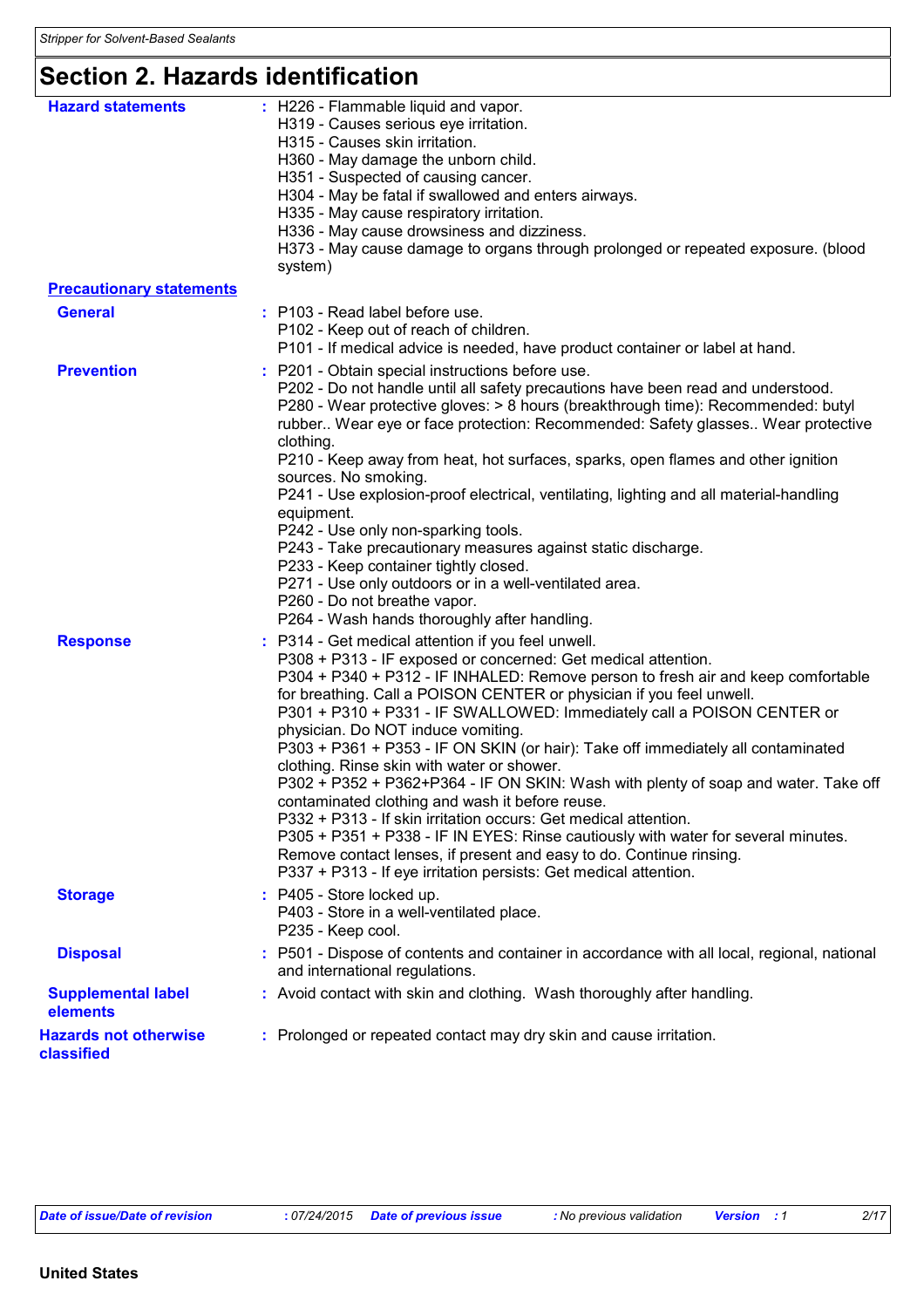### **Section 3. Composition/information on ingredients**

#### **Other means of identification Substance/mixture**

**:** Mixture

**:** Not available.

#### **CAS number/other identifiers**

**CAS number :** Not applicable.

| <b>Product code</b> | : Not available. |
|---------------------|------------------|
|                     |                  |

| <b>Ingredient name</b>                       | <b>Other names</b>       | $\frac{9}{6}$  | <b>CAS number</b> |
|----------------------------------------------|--------------------------|----------------|-------------------|
| Solvent naphtha (petroleum), light arom.     |                          | $≥25 - 50$     | 64742-95-6        |
| dimethyl glutarate                           |                          | $≥25 - 50$     | 1119-40-0         |
| dimethyl adipate                             |                          | l≥25 - <50     | 627-93-0          |
| N-methyl-2-pyrrolidone                       |                          | 210 - <25      | 872-50-4          |
| $1,2,4$ -trimethylbenzene                    |                          | 210 - <25      | $95 - 63 - 6$     |
| $ Poly(0xy-1,2-ethanediy), \alpha-[1,1,3,3-$ |                          | $\geq 3 - 5$   | 9036-19-5         |
| tetramethylbutyl) phenyl]-ω-hydroxy-         |                          |                |                   |
| xylene                                       |                          | $\geq 0.3 - 1$ | 1330-20-7         |
| cumene                                       | $\overline{\phantom{0}}$ | l≥0.3 - <1     | $98 - 82 - 8$     |

Any concentration shown as a range is to protect confidentiality or is due to batch variation.

**There are no additional ingredients present which, within the current knowledge of the supplier and in the concentrations applicable, are classified as hazardous to health and hence require reporting in this section.**

### **Section 4. First aid measures**

**Most important symptoms/effects, acute and delayed**

| <b>Description of necessary first aid measures</b> |                                                                                                                                                                                                                                                                                                                                                                                                                                                                                                                                                                                                                                                                                                                                                                                                                                                                                                                |
|----------------------------------------------------|----------------------------------------------------------------------------------------------------------------------------------------------------------------------------------------------------------------------------------------------------------------------------------------------------------------------------------------------------------------------------------------------------------------------------------------------------------------------------------------------------------------------------------------------------------------------------------------------------------------------------------------------------------------------------------------------------------------------------------------------------------------------------------------------------------------------------------------------------------------------------------------------------------------|
| <b>Eye contact</b>                                 | : Immediately flush eyes with plenty of water, occasionally lifting the upper and lower<br>eyelids. Check for and remove any contact lenses. Continue to rinse for at least 10<br>minutes. Get medical attention.                                                                                                                                                                                                                                                                                                                                                                                                                                                                                                                                                                                                                                                                                              |
| <b>Inhalation</b>                                  | : Remove victim to fresh air and keep at rest in a position comfortable for breathing. If it<br>is suspected that fumes are still present, the rescuer should wear an appropriate mask<br>or self-contained breathing apparatus. If not breathing, if breathing is irregular or if<br>respiratory arrest occurs, provide artificial respiration or oxygen by trained personnel. It<br>may be dangerous to the person providing aid to give mouth-to-mouth resuscitation.<br>Get medical attention. If necessary, call a poison center or physician. If unconscious,<br>place in recovery position and get medical attention immediately. Maintain an open<br>airway. Loosen tight clothing such as a collar, tie, belt or waistband. In case of<br>inhalation of decomposition products in a fire, symptoms may be delayed. The exposed<br>person may need to be kept under medical surveillance for 48 hours. |
| <b>Skin contact</b>                                | : Wash skin thoroughly with soap and water or use recognized skin cleanser. Remove<br>contaminated clothing and shoes. Wash contaminated clothing thoroughly with water<br>before removing it, or wear gloves. Continue to rinse for at least 10 minutes. Get<br>medical attention. Wash clothing before reuse. Clean shoes thoroughly before reuse.                                                                                                                                                                                                                                                                                                                                                                                                                                                                                                                                                           |
| <b>Ingestion</b>                                   | : Get medical attention immediately. Call a poison center or physician. Wash out mouth<br>with water. Remove dentures if any. Remove victim to fresh air and keep at rest in a<br>position comfortable for breathing. If material has been swallowed and the exposed<br>person is conscious, give small quantities of water to drink. Stop if the exposed person<br>feels sick as vomiting may be dangerous. Aspiration hazard if swallowed. Can enter<br>lungs and cause damage. Do not induce vomiting. If vomiting occurs, the head should<br>be kept low so that vomit does not enter the lungs. Never give anything by mouth to an<br>unconscious person. If unconscious, place in recovery position and get medical<br>attention immediately. Maintain an open airway. Loosen tight clothing such as a collar,<br>tie, belt or waistband.                                                                |

| <b>Potential acute health effects</b> |                                     |                          |                    |      |
|---------------------------------------|-------------------------------------|--------------------------|--------------------|------|
| Eye contact                           | : Causes serious eye irritation.    |                          |                    |      |
| Date of issue/Date of revision        | : 07/24/2015 Date of previous issue | : No previous validation | <b>Version</b> : 1 | 3/17 |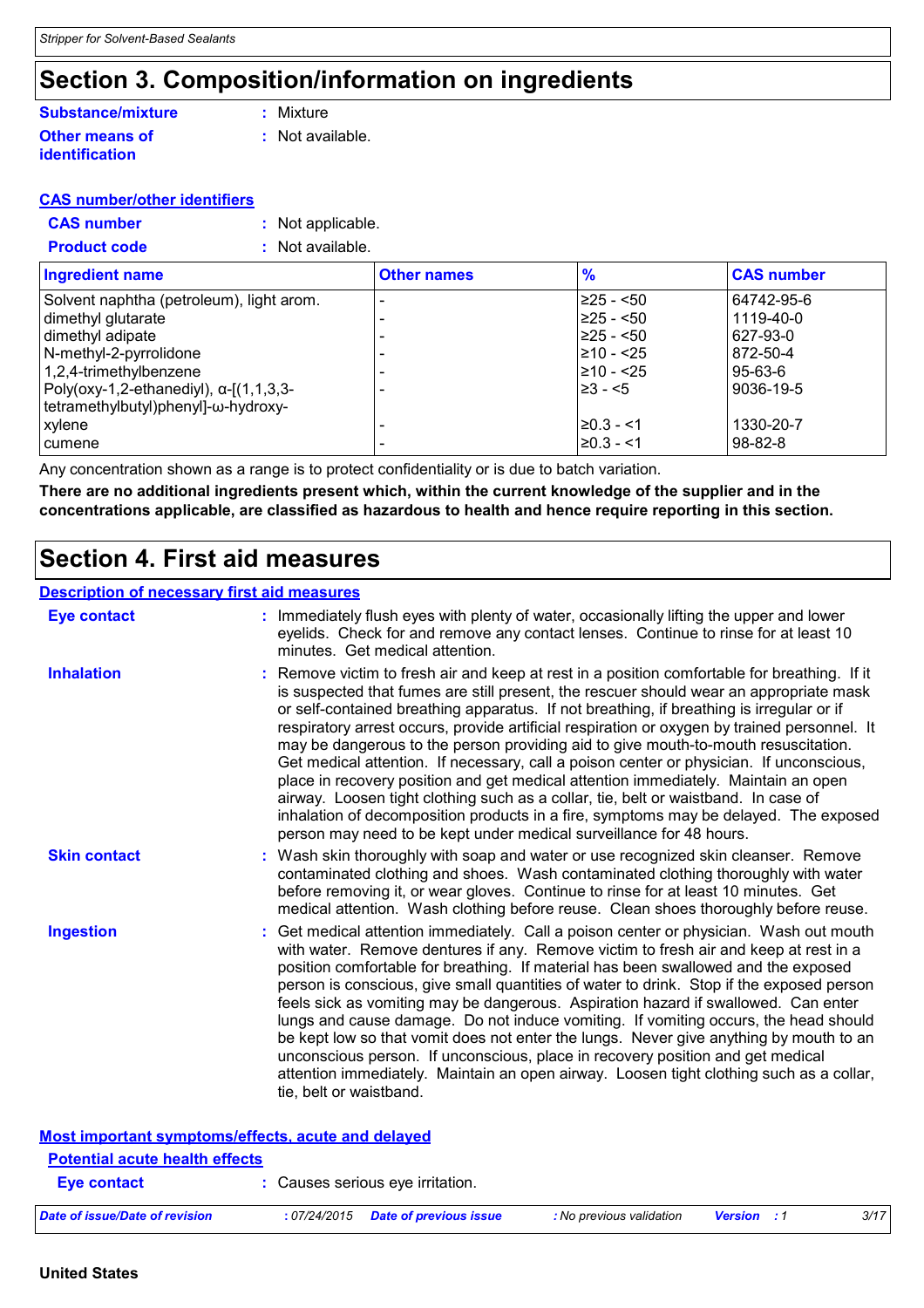### **Section 4. First aid measures**

| <b>Inhalation</b>                   | : Can cause central nervous system (CNS) depression. May cause drowsiness and<br>dizziness. May cause respiratory irritation.                                                                                                                                                                                                                                                                                   |
|-------------------------------------|-----------------------------------------------------------------------------------------------------------------------------------------------------------------------------------------------------------------------------------------------------------------------------------------------------------------------------------------------------------------------------------------------------------------|
| <b>Skin contact</b>                 | : Causes skin irritation. Defatting to the skin.                                                                                                                                                                                                                                                                                                                                                                |
| <b>Ingestion</b>                    | : Can cause central nervous system (CNS) depression. May be fatal if swallowed and<br>enters airways.                                                                                                                                                                                                                                                                                                           |
| <b>Over-exposure signs/symptoms</b> |                                                                                                                                                                                                                                                                                                                                                                                                                 |
| <b>Eye contact</b>                  | : Adverse symptoms may include the following:<br>pain or irritation<br>watering<br>redness                                                                                                                                                                                                                                                                                                                      |
| <b>Inhalation</b>                   | : Adverse symptoms may include the following:<br>respiratory tract irritation<br>coughing<br>nausea or vomiting<br>headache<br>drowsiness/fatigue<br>dizziness/vertigo<br>unconsciousness<br>reduced fetal weight<br>increase in fetal deaths<br>skeletal malformations                                                                                                                                         |
| <b>Skin contact</b>                 | : Adverse symptoms may include the following:<br>irritation<br>redness<br>dryness<br>cracking<br>reduced fetal weight<br>increase in fetal deaths<br>skeletal malformations                                                                                                                                                                                                                                     |
| <b>Ingestion</b>                    | : Adverse symptoms may include the following:<br>nausea or vomiting<br>reduced fetal weight<br>increase in fetal deaths<br>skeletal malformations                                                                                                                                                                                                                                                               |
|                                     | <u>Indication of immediate medical attention and special treatment needed, if necessary</u>                                                                                                                                                                                                                                                                                                                     |
| <b>Notes to physician</b>           | : In case of inhalation of decomposition products in a fire, symptoms may be delayed.<br>The exposed person may need to be kept under medical surveillance for 48 hours. 350<br>ml of a solution of 50 g of activated carbon in 400 ml of water should be considered for<br>a medium built adult.                                                                                                               |
| <b>Specific treatments</b>          | : No specific treatment.                                                                                                                                                                                                                                                                                                                                                                                        |
| <b>Protection of first-aiders</b>   | : No action shall be taken involving any personal risk or without suitable training. If it is<br>suspected that fumes are still present, the rescuer should wear an appropriate mask or<br>self-contained breathing apparatus. It may be dangerous to the person providing aid to<br>give mouth-to-mouth resuscitation. Wash contaminated clothing thoroughly with water<br>before removing it, or wear gloves. |
|                                     |                                                                                                                                                                                                                                                                                                                                                                                                                 |

**See toxicological information (Section 11)**

### **Section 5. Fire-fighting measures**

| <b>Extinguishing media</b>             |                                                        |
|----------------------------------------|--------------------------------------------------------|
| <b>Suitable extinguishing</b><br>media | : Use dry chemical, $CO2$ , water spray (fog) or foam. |
| Unsuitable extinguishing<br>media      | : Do not use water jet.                                |

#### **United States**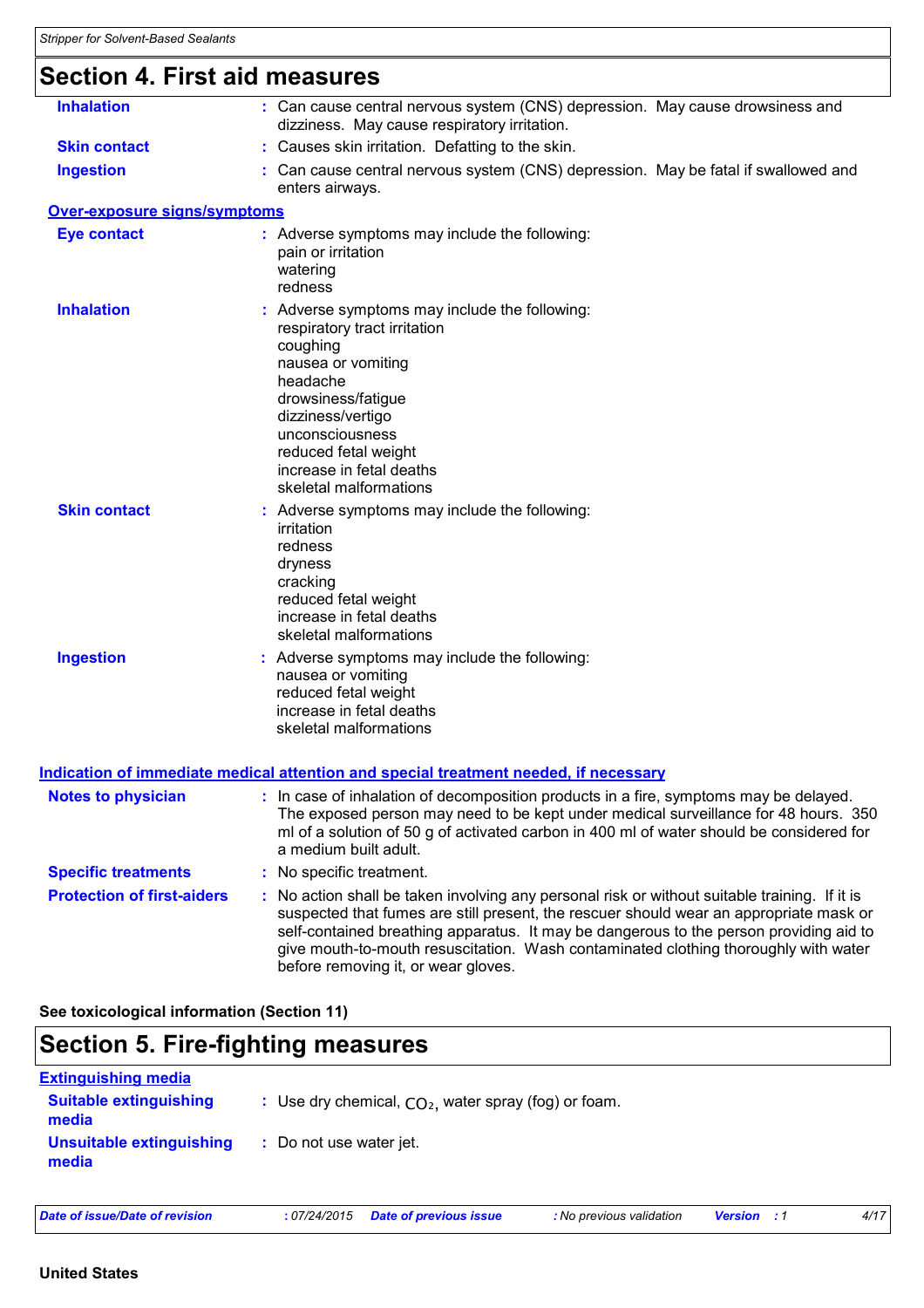## **Section 5. Fire-fighting measures**

| <b>Specific hazards arising</b><br>from the chemical     | : Flammable liquid and vapor. In a fire or if heated, a pressure increase will occur and<br>the container may burst, with the risk of a subsequent explosion. Runoff to sewer may<br>create fire or explosion hazard.                                                                                                         |
|----------------------------------------------------------|-------------------------------------------------------------------------------------------------------------------------------------------------------------------------------------------------------------------------------------------------------------------------------------------------------------------------------|
| <b>Hazardous thermal</b><br>decomposition products       | : Decomposition products may include the following materials:<br>carbon dioxide<br>carbon monoxide<br>nitrogen oxides                                                                                                                                                                                                         |
| <b>Special protective actions</b><br>for fire-fighters   | : Promptly isolate the scene by removing all persons from the vicinity of the incident if<br>there is a fire. No action shall be taken involving any personal risk or without suitable<br>training. Move containers from fire area if this can be done without risk. Use water<br>spray to keep fire-exposed containers cool. |
| <b>Special protective</b><br>equipment for fire-fighters | : Fire-fighters should wear appropriate protective equipment and self-contained breathing<br>apparatus (SCBA) with a full face-piece operated in positive pressure mode.                                                                                                                                                      |

### **Section 6. Accidental release measures**

#### **Personal precautions, protective equipment and emergency procedures**

| For non-emergency<br>personnel                        | : No action shall be taken involving any personal risk or without suitable training.<br>Evacuate surrounding areas. Keep unnecessary and unprotected personnel from<br>entering. Do not touch or walk through spilled material. Shut off all ignition sources.<br>No flares, smoking or flames in hazard area. Avoid breathing vapor or mist. Provide<br>adequate ventilation. Wear appropriate respirator when ventilation is inadequate. Put<br>on appropriate personal protective equipment.                                                                                                                                                                                                                                                                      |  |
|-------------------------------------------------------|----------------------------------------------------------------------------------------------------------------------------------------------------------------------------------------------------------------------------------------------------------------------------------------------------------------------------------------------------------------------------------------------------------------------------------------------------------------------------------------------------------------------------------------------------------------------------------------------------------------------------------------------------------------------------------------------------------------------------------------------------------------------|--|
| For emergency responders                              | : If specialised clothing is required to deal with the spillage, take note of any information<br>in Section 8 on suitable and unsuitable materials. See also the information in "For non-<br>emergency personnel".                                                                                                                                                                                                                                                                                                                                                                                                                                                                                                                                                   |  |
| <b>Environmental precautions</b>                      | : Avoid dispersal of spilled material and runoff and contact with soil, waterways, drains<br>and sewers. Inform the relevant authorities if the product has caused environmental<br>pollution (sewers, waterways, soil or air).                                                                                                                                                                                                                                                                                                                                                                                                                                                                                                                                      |  |
| Methods and materials for containment and cleaning up |                                                                                                                                                                                                                                                                                                                                                                                                                                                                                                                                                                                                                                                                                                                                                                      |  |
| <b>Small spill</b>                                    | : Stop leak if without risk. Move containers from spill area. Use spark-proof tools and<br>explosion-proof equipment. Dilute with water and mop up if water-soluble. Alternatively,<br>or if water-insoluble, absorb with an inert dry material and place in an appropriate waste<br>disposal container. Dispose of via a licensed waste disposal contractor.                                                                                                                                                                                                                                                                                                                                                                                                        |  |
| <b>Large spill</b>                                    | : Stop leak if without risk. Move containers from spill area. Use spark-proof tools and<br>explosion-proof equipment. Approach release from upwind. Prevent entry into sewers,<br>water courses, basements or confined areas. Wash spillages into an effluent treatment<br>plant or proceed as follows. Contain and collect spillage with non-combustible,<br>absorbent material e.g. sand, earth, vermiculite or diatomaceous earth and place in<br>container for disposal according to local regulations (see Section 13). Dispose of via a<br>licensed waste disposal contractor. Contaminated absorbent material may pose the<br>same hazard as the spilled product. Note: see Section 1 for emergency contact<br>information and Section 13 for waste disposal. |  |

### **Section 7. Handling and storage**

#### **Precautions for safe handling**

| <b>Protective measures</b>     | : Put on appropriate personal protective equipment (see Section 8). Avoid exposure -<br>obtain special instructions before use. Avoid exposure during pregnancy. Do not<br>handle until all safety precautions have been read and understood. Do not get in eyes<br>or on skin or clothing. Do not breathe vapor or mist. Do not swallow. Use only with<br>adequate ventilation. Wear appropriate respirator when ventilation is inadequate. Do<br>not enter storage areas and confined spaces unless adequately ventilated. Keep in the<br>original container or an approved alternative made from a compatible material, kept<br>tightly closed when not in use. Store and use away from heat, sparks, open flame or<br>any other ignition source. Use explosion-proof electrical (ventilating, lighting and |
|--------------------------------|----------------------------------------------------------------------------------------------------------------------------------------------------------------------------------------------------------------------------------------------------------------------------------------------------------------------------------------------------------------------------------------------------------------------------------------------------------------------------------------------------------------------------------------------------------------------------------------------------------------------------------------------------------------------------------------------------------------------------------------------------------------------------------------------------------------|
| Date of issue/Date of revision | <b>Date of previous issue</b><br>5/17<br>: No previous validation<br>:07/24/2015<br><b>Version</b> : 1                                                                                                                                                                                                                                                                                                                                                                                                                                                                                                                                                                                                                                                                                                         |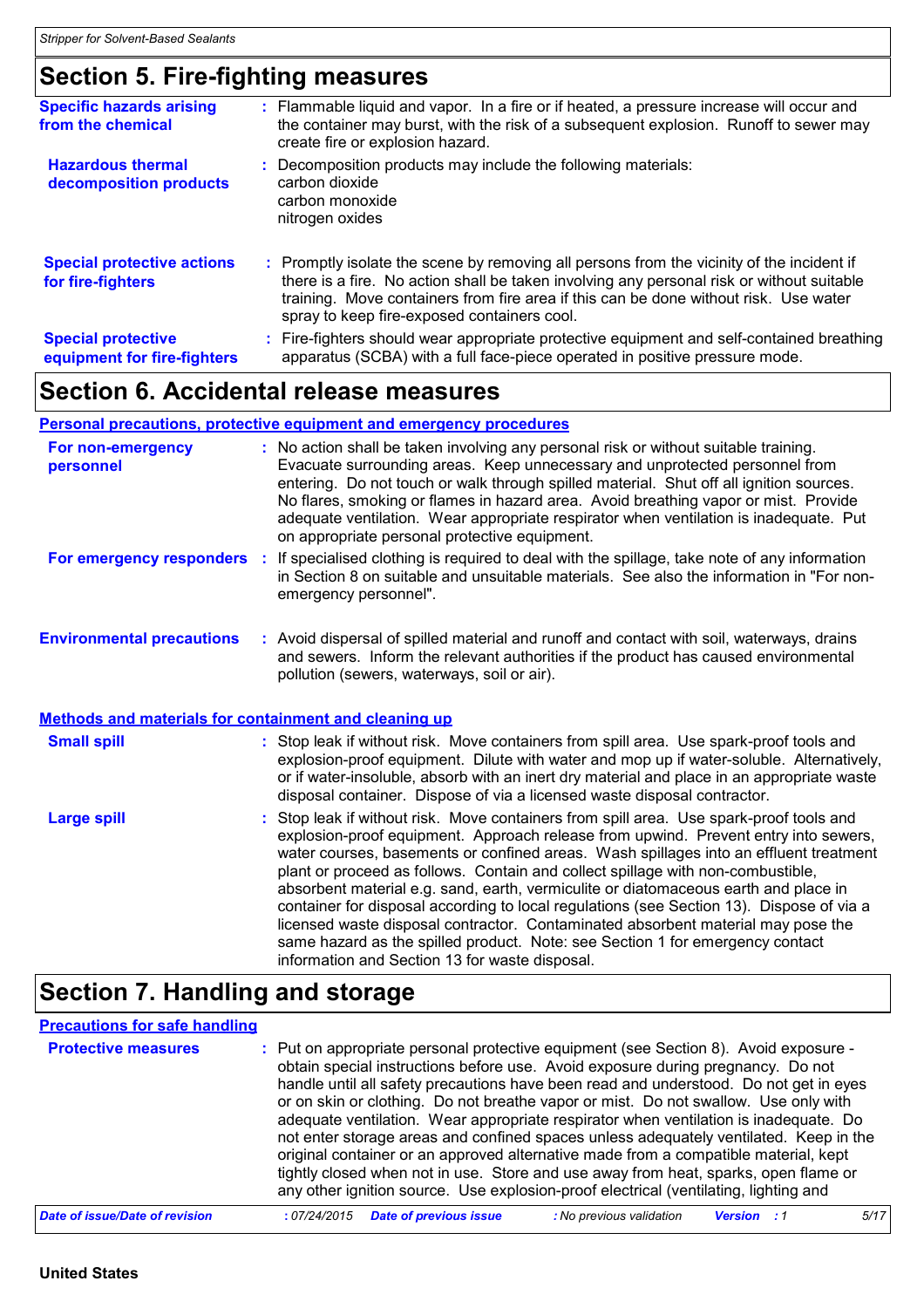### **Section 7. Handling and storage**

|                                                                                  | material handling) equipment. Use only non-sparking tools. Take precautionary<br>measures against electrostatic discharges. Empty containers retain product residue<br>and can be hazardous. Do not reuse container.                                                                                                                                                                                                                                                                                                                                                                                                                                                                                                                   |
|----------------------------------------------------------------------------------|----------------------------------------------------------------------------------------------------------------------------------------------------------------------------------------------------------------------------------------------------------------------------------------------------------------------------------------------------------------------------------------------------------------------------------------------------------------------------------------------------------------------------------------------------------------------------------------------------------------------------------------------------------------------------------------------------------------------------------------|
| <b>Advice on general</b><br>occupational hygiene                                 | : Eating, drinking and smoking should be prohibited in areas where this material is<br>handled, stored and processed. Workers should wash hands and face before eating,<br>drinking and smoking. Remove contaminated clothing and protective equipment before<br>entering eating areas. See also Section 8 for additional information on hygiene<br>measures.                                                                                                                                                                                                                                                                                                                                                                          |
| <b>Conditions for safe storage,</b><br>including any<br><b>incompatibilities</b> | : Store between the following temperatures: 5 to $25^{\circ}$ C (41 to $77^{\circ}$ F). Store in accordance<br>with local regulations. Store in a segregated and approved area. Store in original<br>container protected from direct sunlight in a dry, cool and well-ventilated area, away<br>from incompatible materials (see Section 10) and food and drink. Store locked up.<br>Eliminate all ignition sources. Separate from oxidizing materials. Keep container tightly<br>closed and sealed until ready for use. Containers that have been opened must be<br>carefully resealed and kept upright to prevent leakage. Do not store in unlabeled<br>containers. Use appropriate containment to avoid environmental contamination. |

### **Section 8. Exposure controls/personal protection**

#### **Control parameters**

#### **Occupational exposure limits**

| <b>Ingredient name</b>                        | <b>Exposure limits</b>                                                           |
|-----------------------------------------------|----------------------------------------------------------------------------------|
| Solvent naphtha (petroleum), light arom.      | ACGIH TLV (United States, 4/2014).                                               |
|                                               | TWA: 5 mg/m <sup>3</sup> 8 hours. Form: Mist                                     |
|                                               | STEL: 10 mg/m <sup>3</sup> 15 minutes. Form: Mist                                |
| N-methyl-2-pyrrolidone                        | AIHA WEEL (United States, 10/2011).                                              |
|                                               | Absorbed through skin.                                                           |
|                                               | TWA: 10 ppm 8 hours.                                                             |
| 1,2,4-trimethylbenzene                        | ACGIH TLV (United States, 4/2014).                                               |
|                                               | TWA: 25 ppm 8 hours.                                                             |
|                                               | TWA: 123 mg/m <sup>3</sup> 8 hours.                                              |
|                                               | OSHA PEL 1989 (United States, 3/1989).                                           |
|                                               | TWA: 25 ppm 8 hours.                                                             |
|                                               | TWA: $125 \text{ mg/m}^3$ 8 hours.                                               |
|                                               | NIOSH REL (United States, 10/2013).                                              |
|                                               | TWA: 25 ppm 10 hours.                                                            |
|                                               | TWA: 125 mg/m <sup>3</sup> 10 hours.                                             |
| xylene                                        | ACGIH TLV (United States, 4/2014).                                               |
|                                               | TWA: 100 ppm 8 hours.                                                            |
|                                               | TWA: 434 mg/m <sup>3</sup> 8 hours.                                              |
|                                               | STEL: 150 ppm 15 minutes.                                                        |
|                                               | STEL: 651 mg/m <sup>3</sup> 15 minutes.                                          |
|                                               | OSHA PEL 1989 (United States, 3/1989).                                           |
|                                               | STEL: 150 ppm 15 minutes.                                                        |
|                                               | STEL: 655 mg/m <sup>3</sup> 15 minutes.                                          |
|                                               | TWA: 100 ppm 8 hours.                                                            |
|                                               | TWA: 435 mg/m <sup>3</sup> 8 hours.                                              |
|                                               | OSHA PEL (United States, 2/2013).                                                |
|                                               | TWA: 100 ppm 8 hours.                                                            |
|                                               | TWA: 435 mg/m <sup>3</sup> 8 hours.                                              |
| cumene                                        | NIOSH REL (United States, 10/2013).                                              |
|                                               | Absorbed through skin.                                                           |
|                                               | TWA: 50 ppm 10 hours.                                                            |
|                                               | TWA: 245 mg/m <sup>3</sup> 10 hours.                                             |
|                                               | ACGIH TLV (United States, 4/2014).                                               |
|                                               | TWA: 50 ppm 8 hours.                                                             |
|                                               | OSHA PEL (United States, 2/2013).                                                |
|                                               | Absorbed through skin.                                                           |
|                                               |                                                                                  |
| Date of issue/Date of revision<br>:07/24/2015 | 6/17<br>Version : 1<br><b>Date of previous issue</b><br>: No previous validation |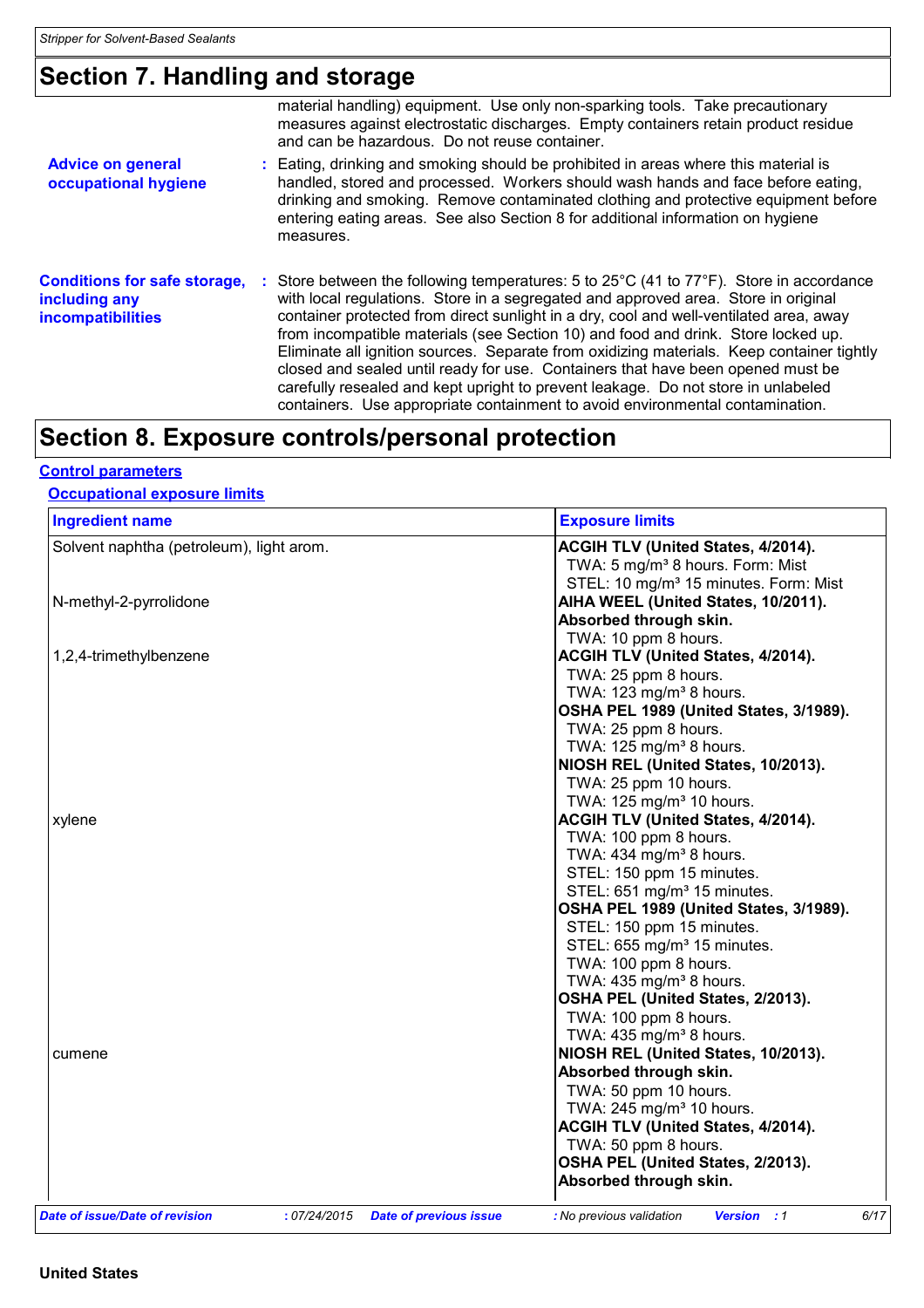### **Section 8. Exposure controls/personal protection**

 TWA: 50 ppm 8 hours. TWA:  $245$  mg/m<sup>3</sup> 8 hours. **OSHA PEL 1989 (United States, 3/1989). Absorbed through skin.**  TWA: 50 ppm 8 hours. TWA:  $245 \text{ mg/m}^3$  8 hours.

| <b>Appropriate engineering</b><br><b>controls</b> | : Use only with adequate ventilation. Use process enclosures, local exhaust ventilation or<br>other engineering controls to keep worker exposure to airborne contaminants below any<br>recommended or statutory limits. The engineering controls also need to keep gas,<br>vapor or dust concentrations below any lower explosive limits. Use explosion-proof<br>ventilation equipment.                                                                                                                                                                                                                                                                                             |
|---------------------------------------------------|-------------------------------------------------------------------------------------------------------------------------------------------------------------------------------------------------------------------------------------------------------------------------------------------------------------------------------------------------------------------------------------------------------------------------------------------------------------------------------------------------------------------------------------------------------------------------------------------------------------------------------------------------------------------------------------|
| <b>Environmental exposure</b><br><b>controls</b>  | : Emissions from ventilation or work process equipment should be checked to ensure<br>they comply with the requirements of environmental protection legislation. In some<br>cases, fume scrubbers, filters or engineering modifications to the process equipment<br>will be necessary to reduce emissions to acceptable levels.                                                                                                                                                                                                                                                                                                                                                     |
| <b>Individual protection measures</b>             |                                                                                                                                                                                                                                                                                                                                                                                                                                                                                                                                                                                                                                                                                     |
| <b>Hygiene measures</b>                           | : Wash hands, forearms and face thoroughly after handling chemical products, before<br>eating, smoking and using the lavatory and at the end of the working period.<br>Appropriate techniques should be used to remove potentially contaminated clothing.<br>Wash contaminated clothing before reusing. Ensure that eyewash stations and safety<br>showers are close to the workstation location.                                                                                                                                                                                                                                                                                   |
| <b>Eye/face protection</b>                        | : Safety eyewear complying with an approved standard should be used when a risk<br>assessment indicates this is necessary to avoid exposure to liquid splashes, mists,<br>gases or dusts. If contact is possible, the following protection should be worn, unless<br>the assessment indicates a higher degree of protection: chemical splash goggles.<br>Recommended: Safety glasses.                                                                                                                                                                                                                                                                                               |
| <b>Skin protection</b>                            |                                                                                                                                                                                                                                                                                                                                                                                                                                                                                                                                                                                                                                                                                     |
| <b>Hand protection</b>                            | : Chemical-resistant, impervious gloves complying with an approved standard should be<br>worn at all times when handling chemical products if a risk assessment indicates this is<br>necessary. Considering the parameters specified by the glove manufacturer, check<br>during use that the gloves are still retaining their protective properties. It should be<br>noted that the time to breakthrough for any glove material may be different for different<br>glove manufacturers. In the case of mixtures, consisting of several substances, the<br>protection time of the gloves cannot be accurately estimated. > 8 hours (breakthrough<br>time): Recommended: butyl rubber. |
| <b>Body protection</b>                            | : Personal protective equipment for the body should be selected based on the task being<br>performed and the risks involved and should be approved by a specialist before<br>handling this product. When there is a risk of ignition from static electricity, wear anti-<br>static protective clothing. For the greatest protection from static discharges, clothing<br>should include anti-static overalls, boots and gloves.                                                                                                                                                                                                                                                      |
| <b>Other skin protection</b>                      | : Appropriate footwear and any additional skin protection measures should be selected<br>based on the task being performed and the risks involved and should be approved by a<br>specialist before handling this product.                                                                                                                                                                                                                                                                                                                                                                                                                                                           |
| <b>Respiratory protection</b>                     | : Use a properly fitted, air-purifying or air-fed respirator complying with an approved<br>standard if a risk assessment indicates this is necessary. Respirator selection must be<br>based on known or anticipated exposure levels, the hazards of the product and the safe<br>working limits of the selected respirator.                                                                                                                                                                                                                                                                                                                                                          |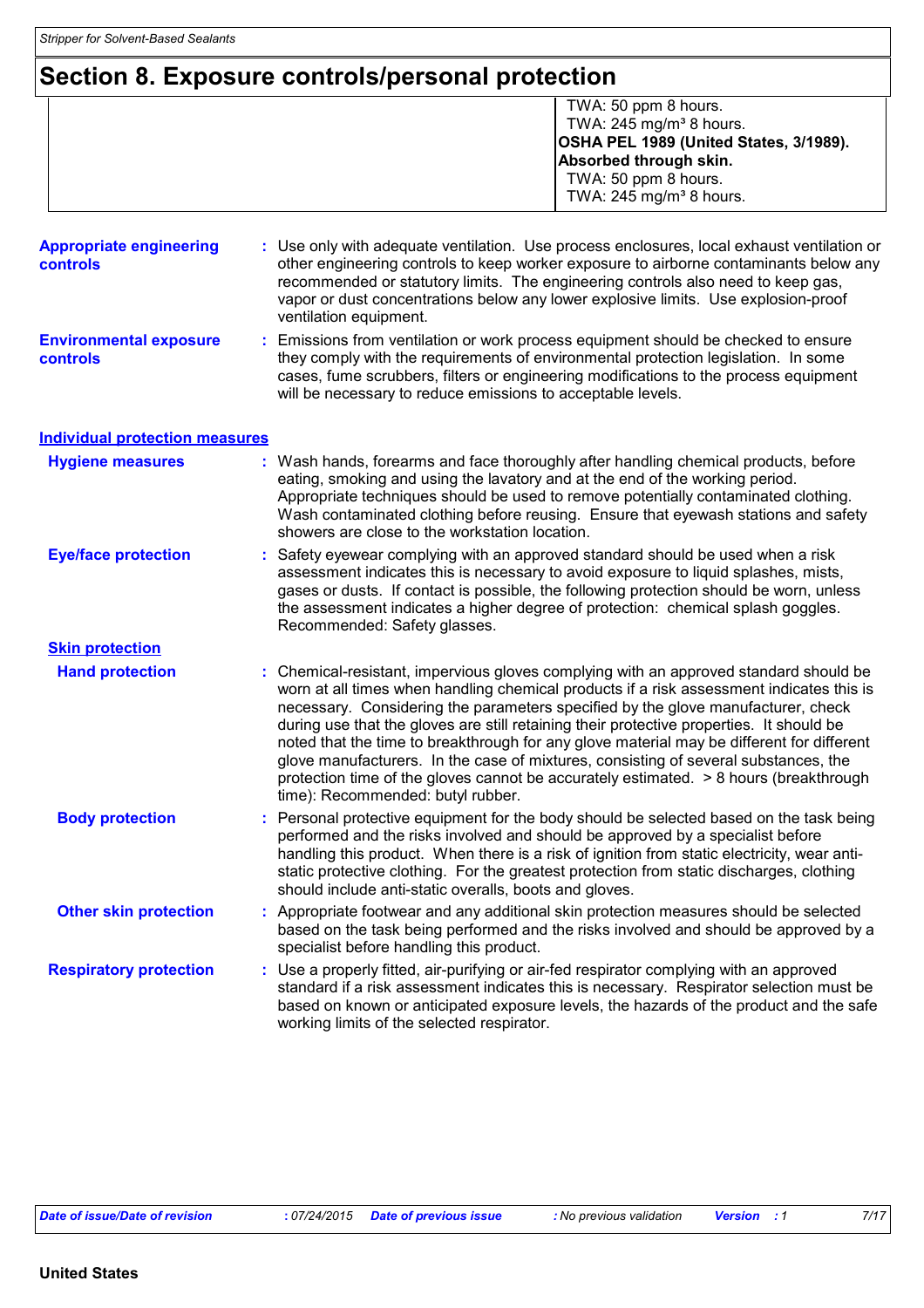### **Section 9. Physical and chemical properties**

| <b>Appearance</b>                                 |                                                                               |
|---------------------------------------------------|-------------------------------------------------------------------------------|
| <b>Physical state</b>                             | : Liquid.                                                                     |
| <b>Color</b>                                      | $:$ Red.                                                                      |
| <b>Odor</b>                                       | : Hydrocarbon.                                                                |
| <b>Odor threshold</b>                             | : Not available.                                                              |
| рH                                                | : 7.8                                                                         |
| <b>Melting point</b>                              | : $-78^{\circ}$ C ( $-108.4^{\circ}$ F)                                       |
| <b>Boiling point</b>                              | : $157^{\circ}$ C (314.6 $^{\circ}$ F)                                        |
| <b>Flash point</b>                                | : Closed cup: 57°C (134.6°F) [Pensky-Martens.]                                |
| <b>Evaporation rate</b>                           | : Not available.                                                              |
| <b>Flammability (solid, gas)</b>                  | : Not applicable.                                                             |
| Lower and upper explosive<br>(flammable) limits   | : Not available.                                                              |
| <b>Vapor pressure</b>                             | : Not available.                                                              |
| <b>Vapor density</b>                              | : Not available.                                                              |
| <b>Relative density</b>                           | : Not available.                                                              |
| <b>Solubility</b>                                 | : Very slightly soluble in the following materials: cold water and hot water. |
| <b>Solubility in water</b>                        | $:$ Not available.                                                            |
| <b>Partition coefficient: n-</b><br>octanol/water | : Not available.                                                              |
| <b>Auto-ignition temperature</b>                  | : Not available.                                                              |
| <b>Decomposition temperature</b>                  | : Not available.                                                              |
| <b>SADT</b>                                       | : Not available.                                                              |
| <b>Viscosity</b>                                  | Dynamic (room temperature): 575 mPa s (575 cP)                                |
| <b>Density</b>                                    | $: 0.963$ g/cm <sup>3</sup>                                                   |

### **Section 10. Stability and reactivity**

| <b>Reactivity</b>                                   | : No specific test data related to reactivity available for this product or its ingredients.                                                                                 |
|-----------------------------------------------------|------------------------------------------------------------------------------------------------------------------------------------------------------------------------------|
| <b>Chemical stability</b>                           | : The product is stable.                                                                                                                                                     |
| <b>Possibility of hazardous</b><br><b>reactions</b> | : Under normal conditions of storage and use, hazardous reactions will not occur.                                                                                            |
|                                                     | Under normal conditions of storage and use, hazardous polymerization will not occur.                                                                                         |
| <b>Conditions to avoid</b>                          | : Avoid all possible sources of ignition (spark or flame). Do not pressurize, cut, weld,<br>braze, solder, drill, grind or expose containers to heat or sources of ignition. |
| <b>Incompatible materials</b>                       | : Reactive or incompatible with the following materials: oxidizing materials and acids.                                                                                      |
| <b>Hazardous decomposition</b><br>products          | : Under normal conditions of storage and use, hazardous decomposition products should<br>not be produced.                                                                    |

*Date of issue/Date of revision* **:** *07/24/2015 Date of previous issue : No previous validation Version : 1 8/17*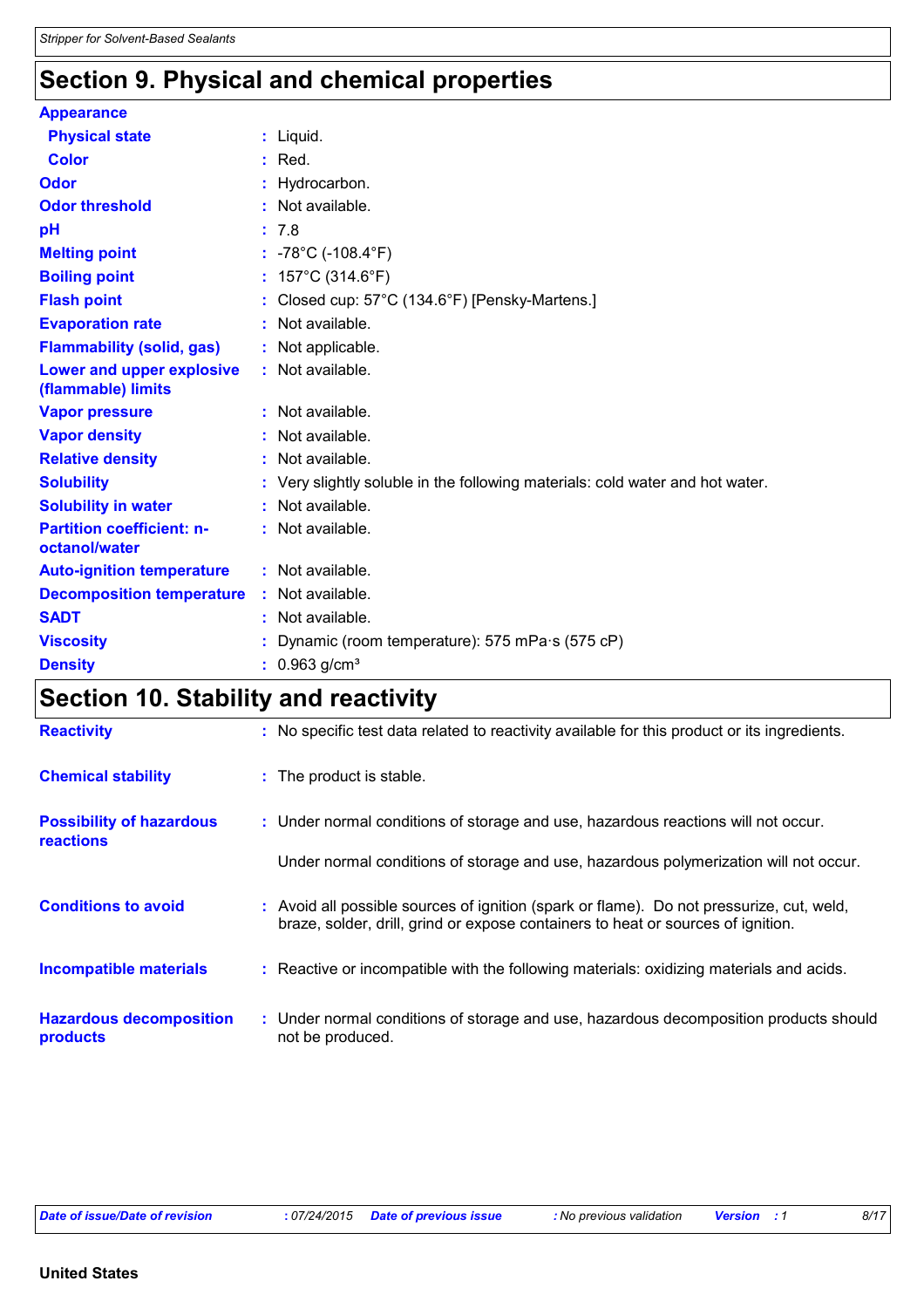## **Section 11. Toxicological information**

### **Information on toxicological effects**

#### **Acute toxicity**

| <b>Product/ingredient name</b>              | <b>Result</b>                   | <b>Species</b> | <b>Dose</b>             | <b>Exposure</b> |
|---------------------------------------------|---------------------------------|----------------|-------------------------|-----------------|
| Solvent naphtha (petroleum),<br>light arom. | LD50 Oral                       | Rat            | 8400 mg/kg              |                 |
| dimethyl glutarate                          | LD50 Dermal                     | Rabbit         | >5000 mg/kg             |                 |
|                                             | LD50 Oral                       | Rat            | >5000 mg/kg             |                 |
| dimethyl adipate                            | LD50 Dermal                     | Rabbit         | >5000 mg/kg             |                 |
|                                             | LD50 Oral                       | Rat            | 11300 mg/kg             |                 |
| N-methyl-2-pyrrolidone                      | LC50 Inhalation Dusts and mists | Rat            | >5100 mg/m <sup>3</sup> | 4 hours         |
|                                             | LD50 Dermal                     | Rabbit         | 8 g/kg                  |                 |
|                                             | LD50 Oral                       | Rat            | 3914 mg/kg              |                 |
| 1,2,4-trimethylbenzene                      | LC50 Inhalation Dusts and mists | Rat            | 18000 mg/m <sup>3</sup> | 4 hours         |
|                                             | LD50 Dermal                     | Rabbit         | >3160 mg/kg             |                 |
|                                             | LD50 Oral                       | Rat            | 3280 mg/kg              |                 |
| xylene                                      | <b>LC50 Inhalation Vapor</b>    | Rat            | 5000 ppm                | 4 hours         |
|                                             | LD50 Dermal                     | Rabbit         | >4200 mg/kg             |                 |
|                                             | LD50 Oral                       | Rat            | 4300 mg/kg              |                 |
| cumene                                      | <b>LC50 Inhalation Vapor</b>    | Rat            | 39000 mg/m <sup>3</sup> | 4 hours         |
|                                             | LD50 Oral                       | Rat            | 1400 mg/kg              |                 |

#### **Irritation/Corrosion**

| <b>Product/ingredient name</b>                                                             | <b>Result</b>            | <b>Species</b> | <b>Score</b> | <b>Exposure</b> | <b>Observation</b>       |
|--------------------------------------------------------------------------------------------|--------------------------|----------------|--------------|-----------------|--------------------------|
| dimethyl glutarate                                                                         | Eyes - Moderate irritant | Rabbit         |              | 0.1 Mililiters  |                          |
| dimethyl adipate                                                                           | Eyes - Moderate irritant | Rabbit         |              | 0.1 Mililiters  |                          |
| N-methyl-2-pyrrolidone                                                                     | Eyes - Moderate irritant | Rabbit         |              | 100             |                          |
|                                                                                            |                          |                |              | milligrams      |                          |
| Poly(oxy-1,2-ethanediyl), α-[(1   Eyes - Severe irritant<br>,1,3,3-tetramethylbutyl)phenyl |                          | Rabbit         |              | 1 Percent       | $\overline{\phantom{a}}$ |
| l-ω-hydroxy-                                                                               |                          |                |              |                 |                          |
| xylene                                                                                     | Eyes - Severe irritant   | Rabbit         |              | 24 hours 5      | $\blacksquare$           |
|                                                                                            |                          |                |              | milligrams      |                          |
|                                                                                            | Skin - Mild irritant     | Rat            |              | 8 hours 60      |                          |
|                                                                                            |                          |                |              | microliters     |                          |
|                                                                                            | Skin - Moderate irritant | Rabbit         |              | 24 hours 500    |                          |
|                                                                                            |                          |                |              | milligrams      |                          |
|                                                                                            | Skin - Moderate irritant | Rabbit         |              | 100 Percent     |                          |
| <b>cumene</b>                                                                              | Eyes - Mild irritant     | Rabbit         |              | 24 hours 500    |                          |
|                                                                                            |                          |                |              | milligrams      |                          |
|                                                                                            | Eyes - Mild irritant     | Rabbit         |              | 86 milligrams   |                          |
|                                                                                            | Skin - Mild irritant     | Rabbit         |              | 24 hours 10     |                          |
|                                                                                            |                          |                |              | milligrams      |                          |
|                                                                                            | Skin - Moderate irritant | Rabbit         |              | 24 hours 100    | $\overline{\phantom{a}}$ |
|                                                                                            |                          |                |              | milligrams      |                          |

#### **Sensitization**

Not available.

| <b>Mutagenicity</b>             |                |                               |                                                             |
|---------------------------------|----------------|-------------------------------|-------------------------------------------------------------|
| <b>Conclusion/Summary</b><br>÷. | Not available. |                               |                                                             |
| <b>Carcinogenicity</b>          |                |                               |                                                             |
| <b>Conclusion/Summary</b><br>÷. | Not available. |                               |                                                             |
| <b>Classification</b>           |                |                               |                                                             |
| <b>Product/ingredient name</b>  | <b>OSHA</b>    | <b>IARC</b>                   | <b>NTP</b>                                                  |
| xylene                          |                | 3                             |                                                             |
| cumene                          |                | 2Β                            | Reasonably anticipated to be a human carcinogen.            |
| <b>Reproductive toxicity</b>    |                |                               |                                                             |
| Date of issue/Date of revision  | :07/24/2015    | <b>Date of previous issue</b> | 9/17<br>: No previous validation<br><b>Version</b><br>. . 1 |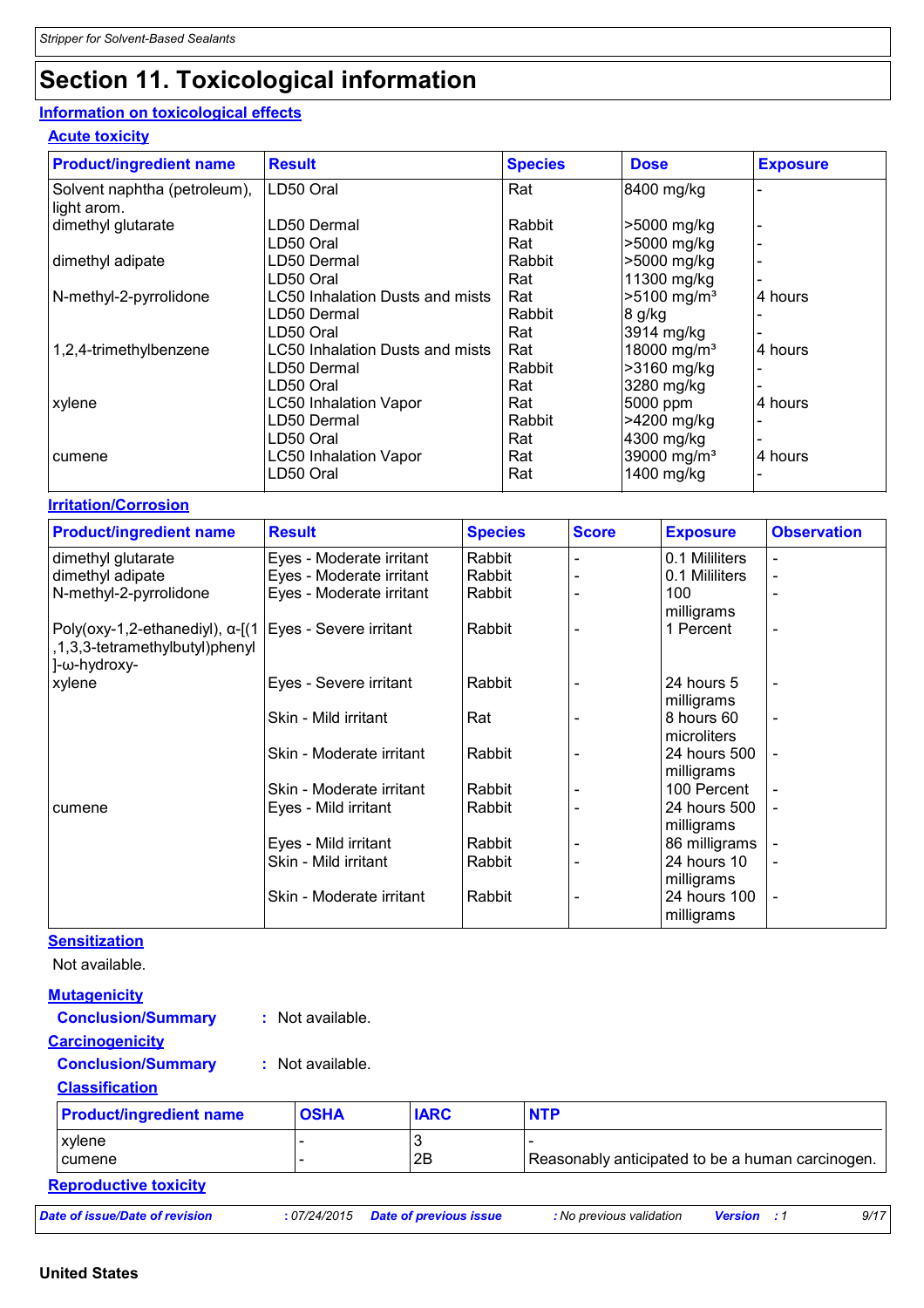### **Section 11. Toxicological information**

### **Conclusion/Summary :** Not available.

#### **Teratogenicity Conclusion/Summary :** Not available.

#### **Specific target organ toxicity (single exposure)**

| <b>Name</b>                              | <b>Category</b> | <b>Route of</b><br>exposure | <b>Target organs</b>                                    |
|------------------------------------------|-----------------|-----------------------------|---------------------------------------------------------|
| Solvent naphtha (petroleum), light arom. | Category 3      | Not applicable.             | Respiratory tract<br>irritation and<br>Narcotic effects |
| N-methyl-2-pyrrolidone                   | Category 3      | Not applicable.             | Respiratory tract<br>irritation                         |
| 1,2,4-trimethylbenzene                   | Category 3      | Not applicable.             | Respiratory tract<br>irritation and<br>Narcotic effects |
| xylene                                   | Category 3      | Not applicable.             | Respiratory tract<br>irritation and<br>Narcotic effects |
| cumene                                   | Category 3      | Not applicable.             | Respiratory tract<br>irritation and<br>Narcotic effects |

#### **Specific target organ toxicity (repeated exposure)**

| <b>Name</b>                      | <b>Category</b>          | <b>Route of</b><br>exposure          | <b>Target organs</b>                                                    |
|----------------------------------|--------------------------|--------------------------------------|-------------------------------------------------------------------------|
| 1,2,4-trimethylbenzene<br>xylene | Category 2<br>Category 2 | l Not determined<br>I Not determined | blood system<br>hearing organs,<br>kidneys, liver and<br>nervous system |
| cumene                           | Category 2               | Not determined                       | blood system,<br>kidneys and liver                                      |

#### **Aspiration hazard**

| <b>Name</b>                              | <b>Result</b>                         |
|------------------------------------------|---------------------------------------|
| Solvent naphtha (petroleum), light arom. | <b>ASPIRATION HAZARD - Category 1</b> |
| $1,2,4$ -trimethylbenzene                | <b>ASPIRATION HAZARD - Category 1</b> |
| xylene                                   | <b>ASPIRATION HAZARD - Category 1</b> |
| <b>cumene</b>                            | <b>ASPIRATION HAZARD - Category 1</b> |

**Information on the likely routes of exposure**

**:** Routes of entry anticipated: Dermal, Inhalation.

#### **Potential acute health effects**

| <b>Eye contact</b>  | : Causes serious eye irritation.                                                                                              |
|---------------------|-------------------------------------------------------------------------------------------------------------------------------|
| <b>Inhalation</b>   | : Can cause central nervous system (CNS) depression. May cause drowsiness and<br>dizziness. May cause respiratory irritation. |
| <b>Skin contact</b> | : Causes skin irritation. Defatting to the skin.                                                                              |
| <b>Ingestion</b>    | : Can cause central nervous system (CNS) depression. May be fatal if swallowed and<br>enters airways.                         |

|             | Symptoms related to the physical, chemical and toxicological characteristics               |
|-------------|--------------------------------------------------------------------------------------------|
| Eye contact | : Adverse symptoms may include the following:<br>pain or irritation<br>watering<br>redness |

| 10/17<br>Date of issue/Date of revision<br>.07/24/2015<br>: No previous validation<br>Date of previous issue<br><b>Version</b> |
|--------------------------------------------------------------------------------------------------------------------------------|
|--------------------------------------------------------------------------------------------------------------------------------|

#### **United States**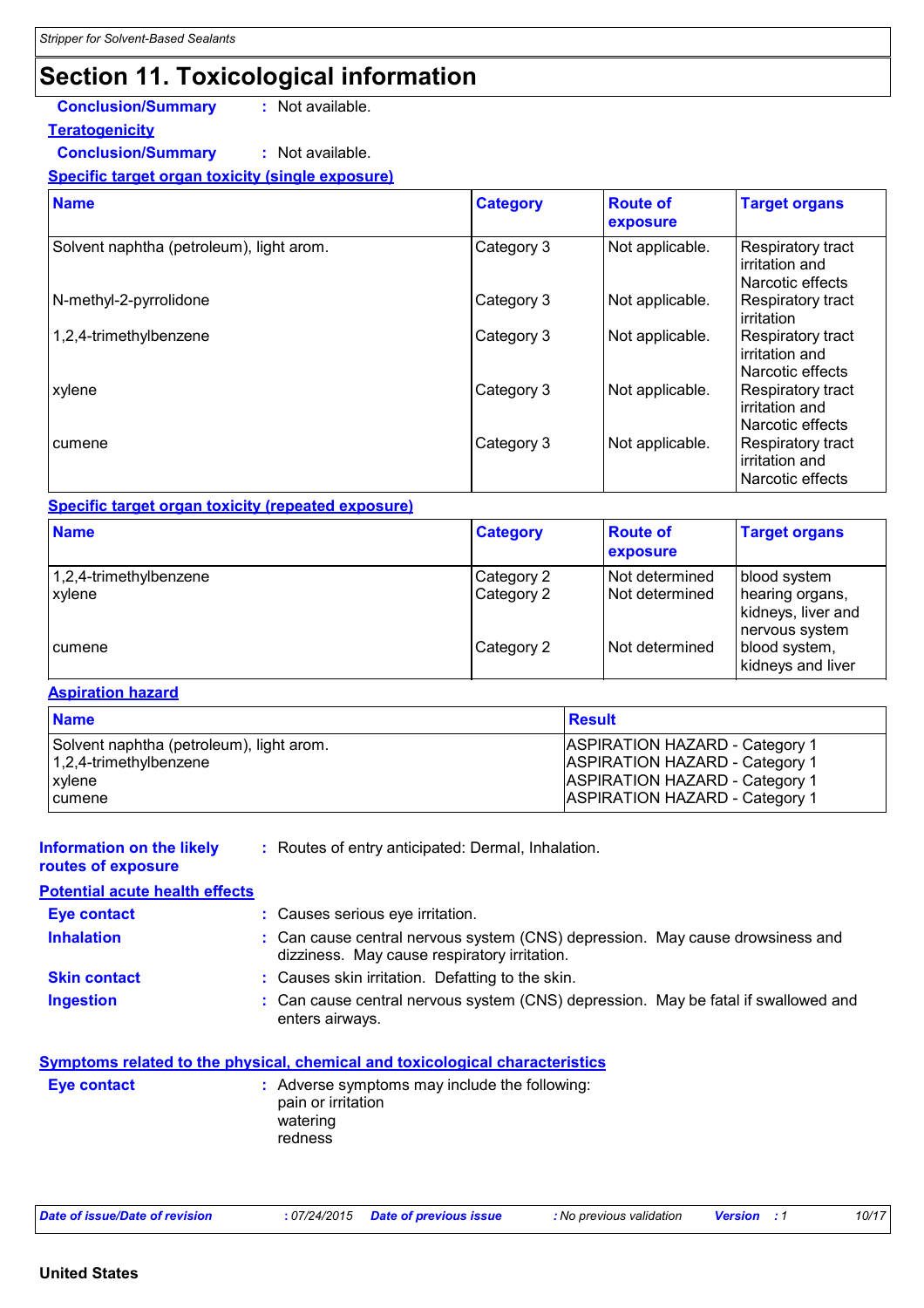### **Section 11. Toxicological information**

| <b>Inhalation</b>   | : Adverse symptoms may include the following:<br>respiratory tract irritation<br>coughing<br>nausea or vomiting<br>headache<br>drowsiness/fatigue<br>dizziness/vertigo<br>unconsciousness<br>reduced fetal weight<br>increase in fetal deaths<br>skeletal malformations |
|---------------------|-------------------------------------------------------------------------------------------------------------------------------------------------------------------------------------------------------------------------------------------------------------------------|
| <b>Skin contact</b> | : Adverse symptoms may include the following:<br>irritation<br>redness<br>dryness<br>cracking<br>reduced fetal weight<br>increase in fetal deaths<br>skeletal malformations                                                                                             |
| <b>Ingestion</b>    | : Adverse symptoms may include the following:<br>nausea or vomiting<br>reduced fetal weight<br>increase in fetal deaths<br>skeletal malformations                                                                                                                       |

|                                                   | <u>Delayed and immediate effects and also chronic effects from short and long term exposure</u>                                                                            |
|---------------------------------------------------|----------------------------------------------------------------------------------------------------------------------------------------------------------------------------|
| <b>Short term exposure</b>                        |                                                                                                                                                                            |
| <b>Potential immediate</b><br><b>effects</b>      | : Not available.                                                                                                                                                           |
| <b>Potential delayed effects</b>                  | : Not available.                                                                                                                                                           |
| <b>Long term exposure</b>                         |                                                                                                                                                                            |
| <b>Potential immediate</b><br><b>effects</b>      | $:$ Not available.                                                                                                                                                         |
| <b>Potential delayed effects : Not available.</b> |                                                                                                                                                                            |
| <b>Potential chronic health effects</b>           |                                                                                                                                                                            |
| Not available.                                    |                                                                                                                                                                            |
| <b>General</b>                                    | May cause damage to organs through prolonged or repeated exposure. Prolonged or<br>repeated contact can defat the skin and lead to irritation, cracking and/or dermatitis. |
| <b>Carcinogenicity</b>                            | Suspected of causing cancer. Risk of cancer depends on duration and level of<br>exposure.                                                                                  |
| <b>Mutagenicity</b>                               | : No known significant effects or critical hazards.                                                                                                                        |
| <b>Teratogenicity</b>                             | : May damage the unborn child.                                                                                                                                             |
| <b>Developmental effects</b>                      | : No known significant effects or critical hazards.                                                                                                                        |
| <b>Fertility effects</b>                          | : No known significant effects or critical hazards.                                                                                                                        |

#### **Numerical measures of toxicity**

### Oral 18252.1 mg/kg **Route ATE value Acute toxicity estimates**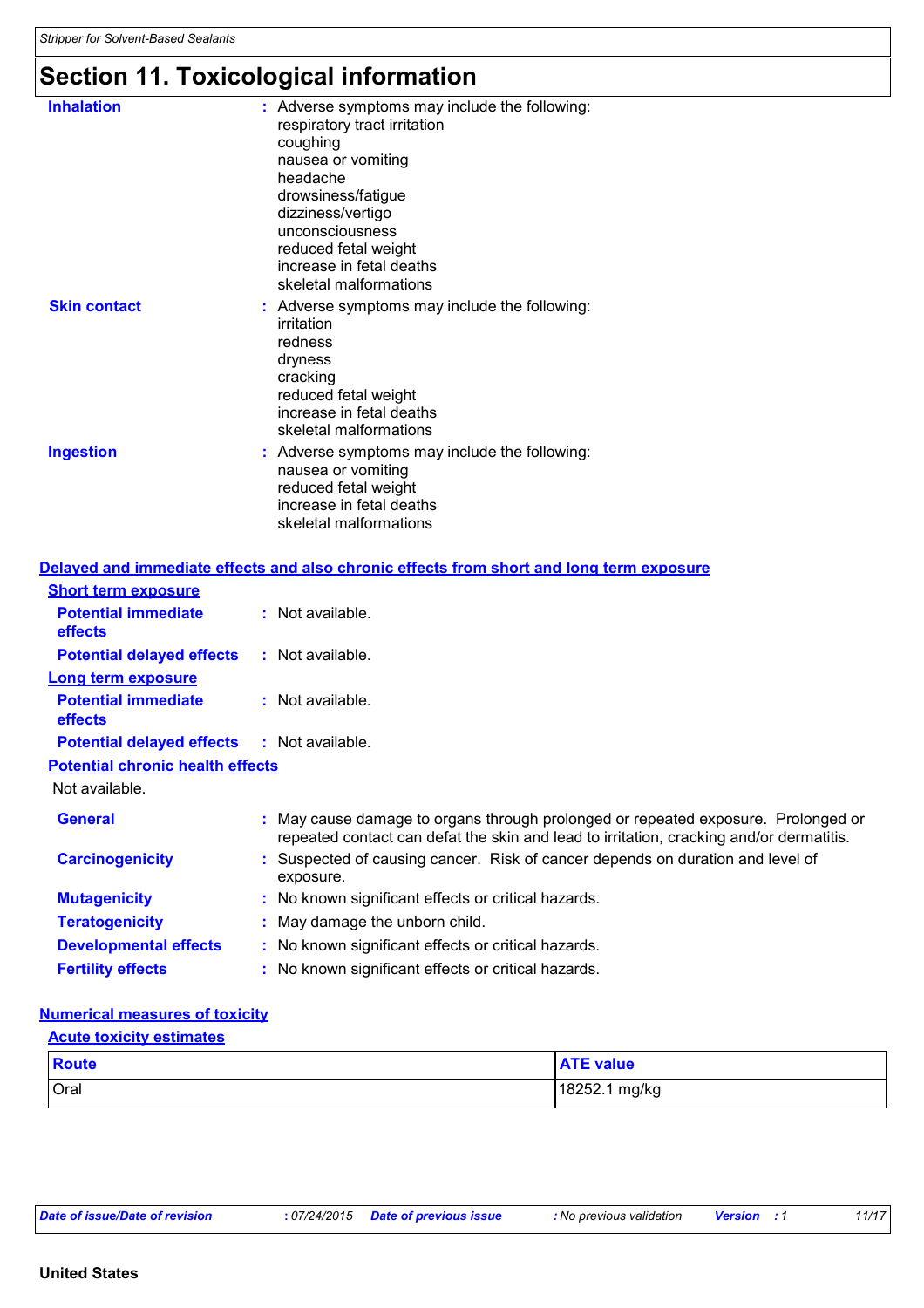### **Section 12. Ecological information**

#### **Toxicity**

| <b>Product/ingredient name</b>                                                           | <b>Result</b>                      | <b>Species</b>                                 | <b>Exposure</b> |
|------------------------------------------------------------------------------------------|------------------------------------|------------------------------------------------|-----------------|
| N-methyl-2-pyrrolidone                                                                   | Acute LC50 1.23 ppm Fresh water    | Daphnia - Daphnia magna                        | 48 hours        |
|                                                                                          | Acute LC50 832 mg/l                | Fish - Lepomis macrochirus                     | 96 hours        |
| 1,2,4-trimethylbenzene                                                                   | Acute LC50 4910 µg/l Marine water  | Crustaceans - Elasmopus<br>pectenicrus - Adult | 48 hours        |
|                                                                                          | Acute LC50 7720 µg/l Fresh water   | Fish - Pimephales promelas                     | 96 hours        |
| Poly(oxy-1,2-ethanediyl), $\alpha$ -[(1<br>1,3,3-tetramethylbutyl)phenyl<br>]-ω-hydroxy- | Acute EC50 210 µg/l Fresh water    | Algae - Pseudokirchneriella<br>subcapitata     | 96 hours        |
|                                                                                          | Acute LC50 10800 µg/l Marine water | Crustaceans - Pandalus<br>montagui - Adult     | 48 hours        |
|                                                                                          | Acute LC50 8600 µg/l Fresh water   | Daphnia - Daphnia magna -<br>Neonate           | 48 hours        |
|                                                                                          | Acute LC50 7200 µg/l Fresh water   | Fish - Oncorhynchus mykiss                     | 96 hours        |
| xylene                                                                                   | Acute LC50 8.5 ppm Marine water    | Crustaceans - Palaemonetes<br>pugio - Adult    | 48 hours        |
|                                                                                          | Acute LC50 3300 µg/l Fresh water   | Fish - Oncorhynchus mykiss                     | 96 hours        |
| cumene                                                                                   | Acute EC50 2600 µg/l Fresh water   | Algae - Pseudokirchneriella<br>subcapitata     | 72 hours        |
|                                                                                          | Acute EC50 7400 µg/l Fresh water   | Crustaceans - Artemia sp. -<br>Nauplii         | 48 hours        |
|                                                                                          | Acute EC50 10600 µg/l Fresh water  | Daphnia - Daphnia magna -<br>Neonate           | 48 hours        |
|                                                                                          | Acute LC50 2700 µg/l Fresh water   | Fish - Oncorhynchus mykiss                     | 96 hours        |

#### **Persistence and degradability**

| <b>Product/ingredient name</b>   | <b>Test</b>                                                             | <b>Result</b>  |                   | <b>Dose</b> |                    | <b>Inoculum</b>         |
|----------------------------------|-------------------------------------------------------------------------|----------------|-------------------|-------------|--------------------|-------------------------|
| N-methyl-2-pyrrolidone           | 302B Inherent<br>Biodegradability:<br>Zahn-Wellens/<br><b>EMPA Test</b> | >90 % - 8 days |                   |             |                    |                         |
| <b>Product/ingredient name</b>   | <b>Aquatic half-life</b>                                                |                | <b>Photolysis</b> |             |                    | <b>Biodegradability</b> |
| N-methyl-2-pyrrolidone<br>xylene |                                                                         |                |                   |             | Readily<br>Readily |                         |

#### **Bioaccumulative potential**

| <b>Product/ingredient name</b>                | $LogP_{ow}$ | <b>BCF</b>  | <b>Potential</b> |
|-----------------------------------------------|-------------|-------------|------------------|
| Solvent naphtha (petroleum),  <br>light arom. |             | 10 to 2500  | high             |
| dimethyl glutarate                            | 0.49        |             | low              |
| dimethyl adipate                              | 1.03        |             | low              |
| N-methyl-2-pyrrolidone                        | $-0.46$     |             | low              |
| 1,2,4-trimethylbenzene                        | 3.63        | 243         | low              |
| <b>xylene</b>                                 | 3.12        | 8.1 to 25.9 | low              |
| <b>cumene</b>                                 | 3.55        | 94.69       | low              |

#### **Mobility in soil**

**Soil/water partition coefficient (KOC)**

**:** Not available.

**Other adverse effects** : No known significant effects or critical hazards.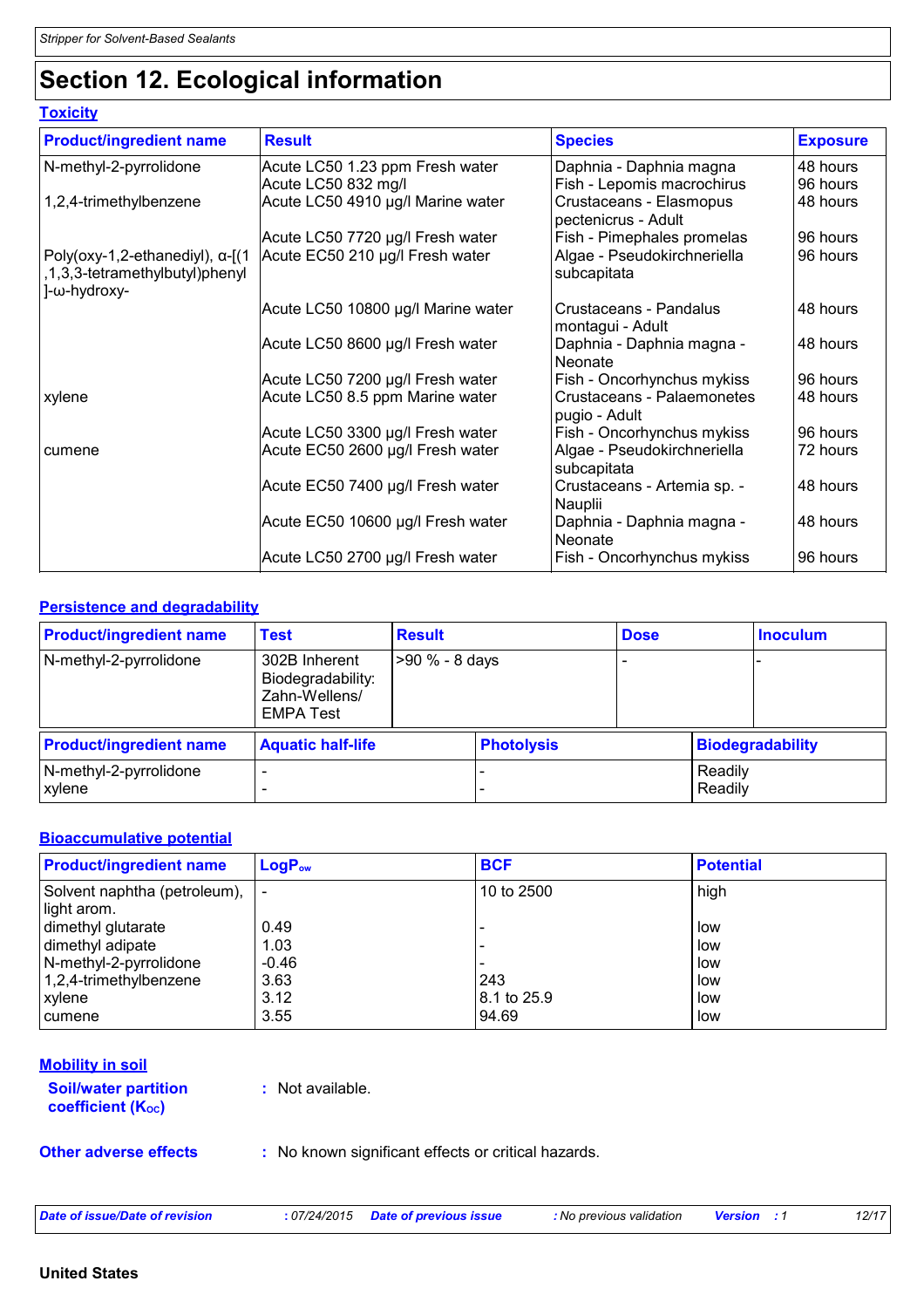### **Section 13. Disposal considerations**

#### **Disposal methods :**

The generation of waste should be avoided or minimized wherever possible. Disposal of this product, solutions and any by-products should at all times comply with the requirements of environmental protection and waste disposal legislation and any regional local authority requirements. Dispose of surplus and non-recyclable products via a licensed waste disposal contractor. Waste should not be disposed of untreated to the sewer unless fully compliant with the requirements of all authorities with jurisdiction. Waste packaging should be recycled. Incineration or landfill should only be considered when recycling is not feasible. This material and its container must be disposed of in a safe way. Care should be taken when handling emptied containers that have not been cleaned or rinsed out. Empty containers or liners may retain some product residues. Vapor from product residues may create a highly flammable or explosive atmosphere inside the container. Do not cut, weld or grind used containers unless they have been cleaned thoroughly internally. Avoid dispersal of spilled material and runoff and contact with soil, waterways, drains and sewers.

### **Section 14. Transport information**

|                                         | <b>DOT Classification</b>                                                                                                                                                                                                                                                                                                                                                                                                                                                                                                                                                                                                                 | <b>IMDG</b>                                                                                                                                                                                    | <b>IATA</b>                                                                                                                                                                                                                                                                                                                                                                                                                                                                 |
|-----------------------------------------|-------------------------------------------------------------------------------------------------------------------------------------------------------------------------------------------------------------------------------------------------------------------------------------------------------------------------------------------------------------------------------------------------------------------------------------------------------------------------------------------------------------------------------------------------------------------------------------------------------------------------------------------|------------------------------------------------------------------------------------------------------------------------------------------------------------------------------------------------|-----------------------------------------------------------------------------------------------------------------------------------------------------------------------------------------------------------------------------------------------------------------------------------------------------------------------------------------------------------------------------------------------------------------------------------------------------------------------------|
| <b>UN number</b>                        | <b>UN1993</b>                                                                                                                                                                                                                                                                                                                                                                                                                                                                                                                                                                                                                             | <b>UN1993</b>                                                                                                                                                                                  | <b>UN1993</b>                                                                                                                                                                                                                                                                                                                                                                                                                                                               |
| <b>UN proper</b><br>shipping name       | Flammable liquids, n.o.s.<br>(Solvent naphtha (petroleum),<br>light arom., 1,2,<br>4-trimethylbenzene)                                                                                                                                                                                                                                                                                                                                                                                                                                                                                                                                    | FLAMMABLE LIQUID, N.O.S.<br>(Solvent naphtha (petroleum),<br>light arom., 1,2,<br>4-trimethylbenzene)                                                                                          | Flammable liquid, n.o.s. (Solvent<br>naphtha (petroleum), light arom.,<br>1,2,4-trimethylbenzene)                                                                                                                                                                                                                                                                                                                                                                           |
| <b>Transport</b><br>hazard class(es)    | $\mathfrak{S}$                                                                                                                                                                                                                                                                                                                                                                                                                                                                                                                                                                                                                            | 3                                                                                                                                                                                              | 3                                                                                                                                                                                                                                                                                                                                                                                                                                                                           |
| <b>Packing group</b>                    | III                                                                                                                                                                                                                                                                                                                                                                                                                                                                                                                                                                                                                                       | Ш                                                                                                                                                                                              | $\mathbf{III}$                                                                                                                                                                                                                                                                                                                                                                                                                                                              |
| <b>Environmental</b><br>hazards         | No.                                                                                                                                                                                                                                                                                                                                                                                                                                                                                                                                                                                                                                       | Yes.                                                                                                                                                                                           | No.                                                                                                                                                                                                                                                                                                                                                                                                                                                                         |
| <b>Additional</b><br><b>information</b> | This product may be re-<br>classified as "Combustible<br>Liquid," unless transported by<br>vessel or aircraft. Non-bulk<br>packages (less than or equal to<br>119 gal) of combustible liquids<br>are not regulated as hazardous<br>materials in package sizes less<br>than the product reportable<br>quantity.<br>Reportable quantity<br>10012 lbs / 4545.5 kg [1246.9<br>gal / 4720.1 L]<br>Package sizes shipped in<br>quantities less than the product<br>reportable quantity are not<br>subject to the RQ (reportable<br>quantity) transportation<br>requirements.<br><b>Limited quantity</b><br>Yes.<br><b>Packaging instruction</b> | The marine pollutant mark is not<br>required when transported in<br>sizes of ≤5 L or ≤5 kg.<br><b>Emergency schedules (EmS)</b><br>$F-E$ , $S-E$<br><b>Special provisions</b><br>223, 274, 955 | The environmentally hazardous<br>substance mark may appear if<br>required by other transportation<br>regulations.<br><b>Passenger and Cargo Aircraft</b><br>Quantity limitation: 60 L<br>Packaging instructions: 355<br><b>Cargo Aircraft Only Quantity</b><br>limitation: 220 L<br>Packaging instructions: 366<br><b>Limited Quantities -</b><br><b>Passenger Aircraft</b> Quantity<br>limitation: 10 L<br>Packaging instructions: Y344<br><b>Special provisions</b><br>A3 |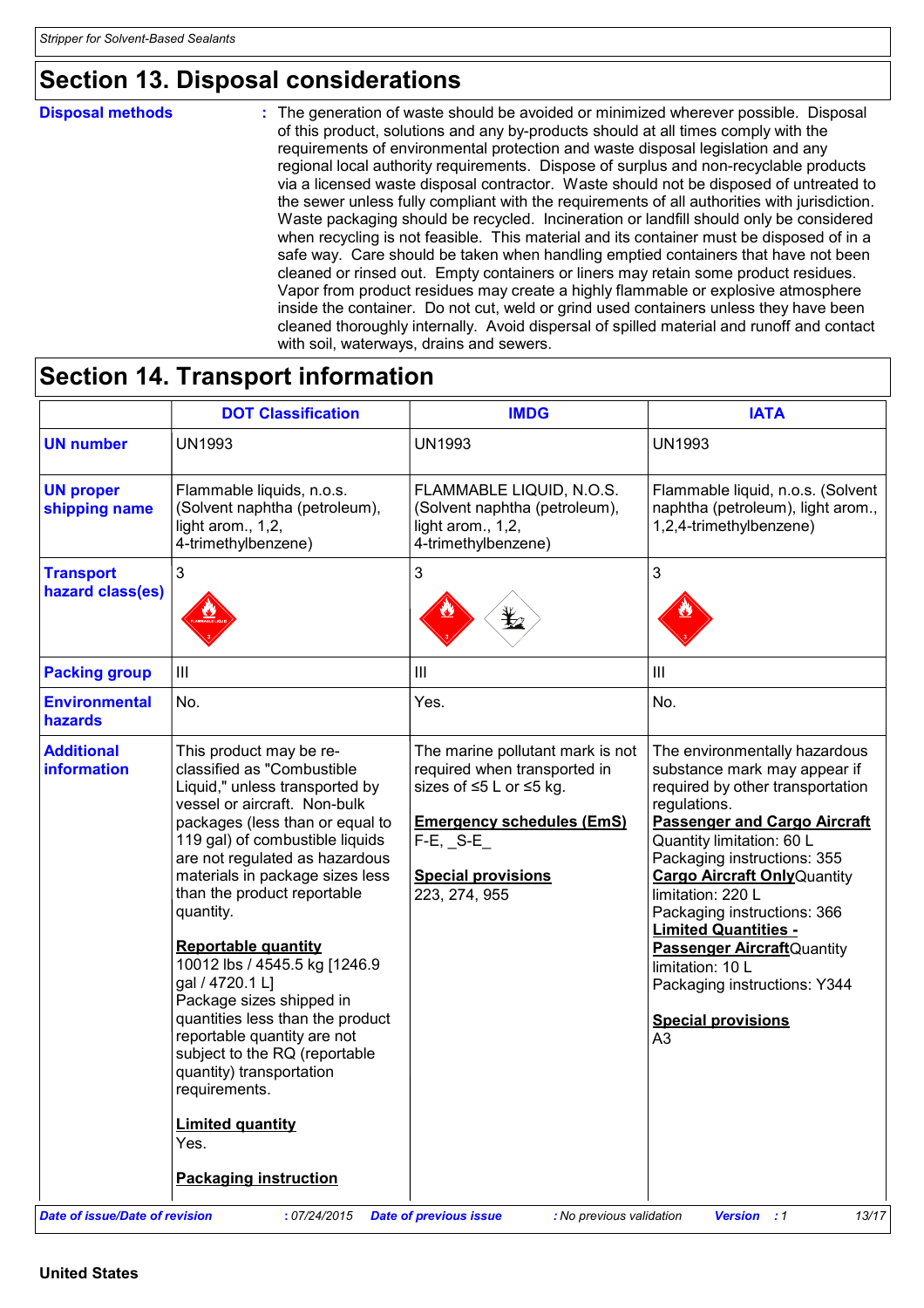### **Section 14. Transport information**

| Section 14. Transport information                        |  |  |  |  |  |
|----------------------------------------------------------|--|--|--|--|--|
| <b>Passenger aircraft</b><br>Quantity limitation: 60 L   |  |  |  |  |  |
| Cargo aircraft<br>Quantity limitation: 220 L             |  |  |  |  |  |
| <b>Special provisions</b><br>B1, B52, IB3, T4, TP1, TP29 |  |  |  |  |  |

#### **Special precautions for user Transport within user's premises:** always transport in closed containers that are **:** upright and secure. Ensure that persons transporting the product know what to do in the event of an accident or spillage.

**Transport in bulk according :** Not available. **to Annex II of MARPOL 73/78 and the IBC Code**

### **Section 15. Regulatory information**

| <b>U.S. Federal regulations</b>                                                   | : TSCA 8(a) PAIR: Poly(oxy-1,2-ethanediyl), $\alpha$ -[(1,1,3,3-tetramethylbutyl)phenyl]- $\omega$ -<br>hydroxy- |                                                                    |                               |                                         |                          |                                                 |                                                 |
|-----------------------------------------------------------------------------------|------------------------------------------------------------------------------------------------------------------|--------------------------------------------------------------------|-------------------------------|-----------------------------------------|--------------------------|-------------------------------------------------|-------------------------------------------------|
|                                                                                   | United States inventory (TSCA 8b): All components are listed or exempted.                                        |                                                                    |                               |                                         |                          |                                                 |                                                 |
|                                                                                   |                                                                                                                  | Clean Water Act (CWA) 311: xylene                                  |                               |                                         |                          |                                                 |                                                 |
| <b>Clean Air Act Section 112</b><br>(b) Hazardous Air<br><b>Pollutants (HAPs)</b> | : Not listed                                                                                                     |                                                                    |                               |                                         |                          |                                                 |                                                 |
| <b>Clean Air Act Section 602</b><br><b>Class I Substances</b>                     | : Not listed                                                                                                     |                                                                    |                               |                                         |                          |                                                 |                                                 |
| <b>Clean Air Act Section 602</b><br><b>Class II Substances</b>                    | : Not listed                                                                                                     |                                                                    |                               |                                         |                          |                                                 |                                                 |
| <b>DEA List I Chemicals</b><br>(Precursor Chemicals)                              | : Not listed                                                                                                     |                                                                    |                               |                                         |                          |                                                 |                                                 |
| <b>DEA List II Chemicals</b><br><b>(Essential Chemicals)</b>                      | : Not listed                                                                                                     |                                                                    |                               |                                         |                          |                                                 |                                                 |
| <b>SARA 302/304</b>                                                               |                                                                                                                  |                                                                    |                               |                                         |                          |                                                 |                                                 |
| <b>Composition/information on ingredients</b>                                     |                                                                                                                  |                                                                    |                               |                                         |                          |                                                 |                                                 |
| No products were found.                                                           |                                                                                                                  |                                                                    |                               |                                         |                          |                                                 |                                                 |
| <b>SARA 304 RQ</b>                                                                | : Not applicable.                                                                                                |                                                                    |                               |                                         |                          |                                                 |                                                 |
| <b>SARA 311/312</b>                                                               |                                                                                                                  |                                                                    |                               |                                         |                          |                                                 |                                                 |
| <b>Classification</b>                                                             | : Fire hazard                                                                                                    | Immediate (acute) health hazard<br>Delayed (chronic) health hazard |                               |                                         |                          |                                                 |                                                 |
| <b>Composition/information on ingredients</b>                                     |                                                                                                                  |                                                                    |                               |                                         |                          |                                                 |                                                 |
| <b>Name</b>                                                                       |                                                                                                                  | $\frac{9}{6}$                                                      | <b>Fire</b><br>hazard         | <b>Sudden</b><br>release of<br>pressure | <b>Reactive</b>          | <b>Immediate</b><br>(acute)<br>health<br>hazard | <b>Delayed</b><br>(chronic)<br>health<br>hazard |
| Date of issue/Date of revision                                                    | : 07/24/2015                                                                                                     |                                                                    | <b>Date of previous issue</b> |                                         | : No previous validation | <b>Version</b><br>$\therefore$ 1                | 14/17                                           |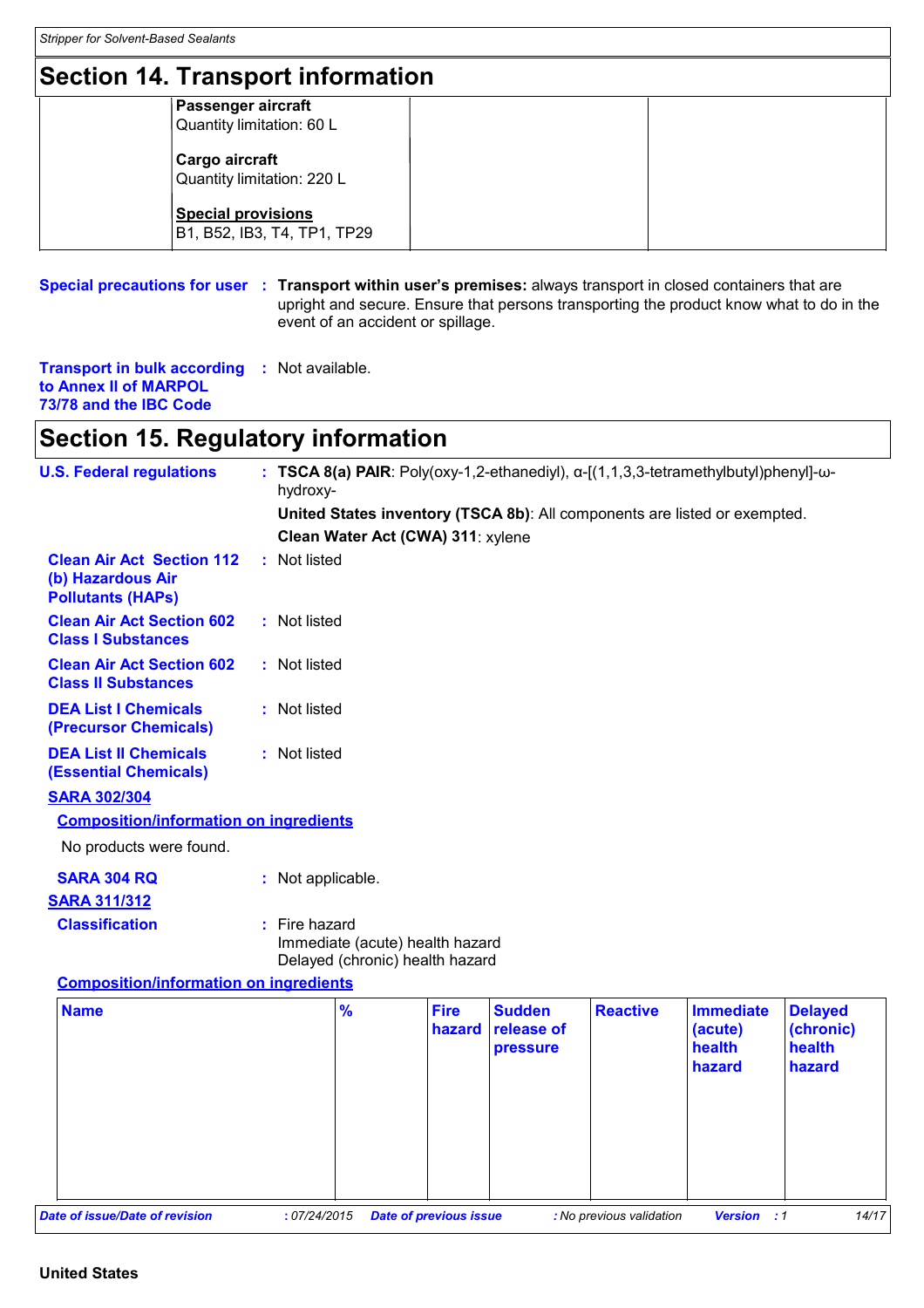### **Section 15. Regulatory information**

| Solvent naphtha (petroleum), light             | $≥25 - 50$   | Yes. | No. | No. | Yes. | No.  |
|------------------------------------------------|--------------|------|-----|-----|------|------|
| arom.                                          |              |      |     |     |      |      |
| dimethyl glutarate                             | $≥25 - 50$   | No.  | No. | No. | Yes. | No.  |
| dimethyl adipate                               | $≥25 - 50$   | No.  | No. | No. | Yes. | No.  |
| N-methyl-2-pyrrolidone                         | ≥10 - <25    | Yes. | No. | No. | Yes. | Yes. |
| 1,2,4-trimethylbenzene                         | ≥10 - <25    | Yes. | No. | No. | Yes. | Yes. |
| Poly(oxy-1,2-ethanediyl), $\alpha$ -[(1,1,3,3- | $\geq 3 - 5$ | No.  | No. | No. | Yes. | No.  |
| tetramethylbutyl)phenyl]-ω-hydroxy-            |              |      |     |     |      |      |
| xylene                                         | $≥0.3 - < 1$ | Yes. | No. | No. | Yes. | Yes. |
| cumene                                         | $≥0.3 - 1$   | Yes. | No. | No. | Yes. | Yes. |
|                                                |              |      |     |     |      |      |

#### **SARA 313**

|                              | <b>Product name</b>    | <b>CAS number</b> | $\frac{9}{6}$  |
|------------------------------|------------------------|-------------------|----------------|
| <b>Form R - Reporting</b>    | N-methyl-2-pyrrolidone | 872-50-4          | 1≥10 - <25     |
| requirements                 | 1,2,4-trimethylbenzene | $95 - 63 - 6$     | $\geq 10 - 25$ |
| <b>Supplier notification</b> | N-methyl-2-pyrrolidone | 872-50-4          | $\geq 10 - 25$ |
|                              | 1,2,4-trimethylbenzene | $95 - 63 - 6$     | $\geq 10 - 25$ |

SARA 313 notifications must not be detached from the SDS and any copying and redistribution of the SDS shall include copying and redistribution of the notice attached to copies of the SDS subsequently redistributed.

#### **State regulations**

| <b>Massachusetts</b> | : The following components are listed: PSEUDOCUMENE; 1-METHYL-2-PYRROLIDONE                                                                                               |
|----------------------|---------------------------------------------------------------------------------------------------------------------------------------------------------------------------|
| <b>New York</b>      | : The following components are listed: Cumene; Benzene, 1-methylethyl-                                                                                                    |
| <b>New Jersey</b>    | : The following components are listed: PSEUDOCUMENE; 1,2,4-TRIMETHYL BENZENE;<br>CUMENE; BENZENE, (1-METHYLETHYL)-; 1-METHYL-2-PYRROLIDONE;<br>2-PYRROLIDINONE, 1-METHYL- |
| <b>Pennsylvania</b>  | : The following components are listed: PSEUDOCUMENE; BENZENE,<br>(1-METHYLETHYL)-; 2-PYRROLIDINONE, 1-METHYL-                                                             |

#### **California Prop. 65**

**WARNING:** This product contains a chemical known to the State of California to cause birth defects or other reproductive harm.

| Ingredient name        | <b>Cancer</b> | <b>Reproductive</b> | No significant risk<br><b>level</b> | <b>Maximum</b><br>acceptable dosage<br><b>level</b> |
|------------------------|---------------|---------------------|-------------------------------------|-----------------------------------------------------|
| N-methyl-2-pyrrolidone | No.           | Yes.                | No.                                 | 3200 µg/day<br>$l$ (inhalation)                     |
| cumene                 | Yes.          | No.                 | INo.                                | INo.                                                |

**Chemical Weapon Convention List Schedules I, II & III Chemicals**

Not listed.

#### **Montreal Protocol (Annexes A, B, C, E)**

Not listed.

#### **Stockholm Convention on Persistent Organic Pollutants**

Not listed.

**Rotterdam Convention on Prior Inform Consent (PIC)**

Not listed.

**UNECE Aarhus Protocol on POPs and Heavy Metals**

Not listed.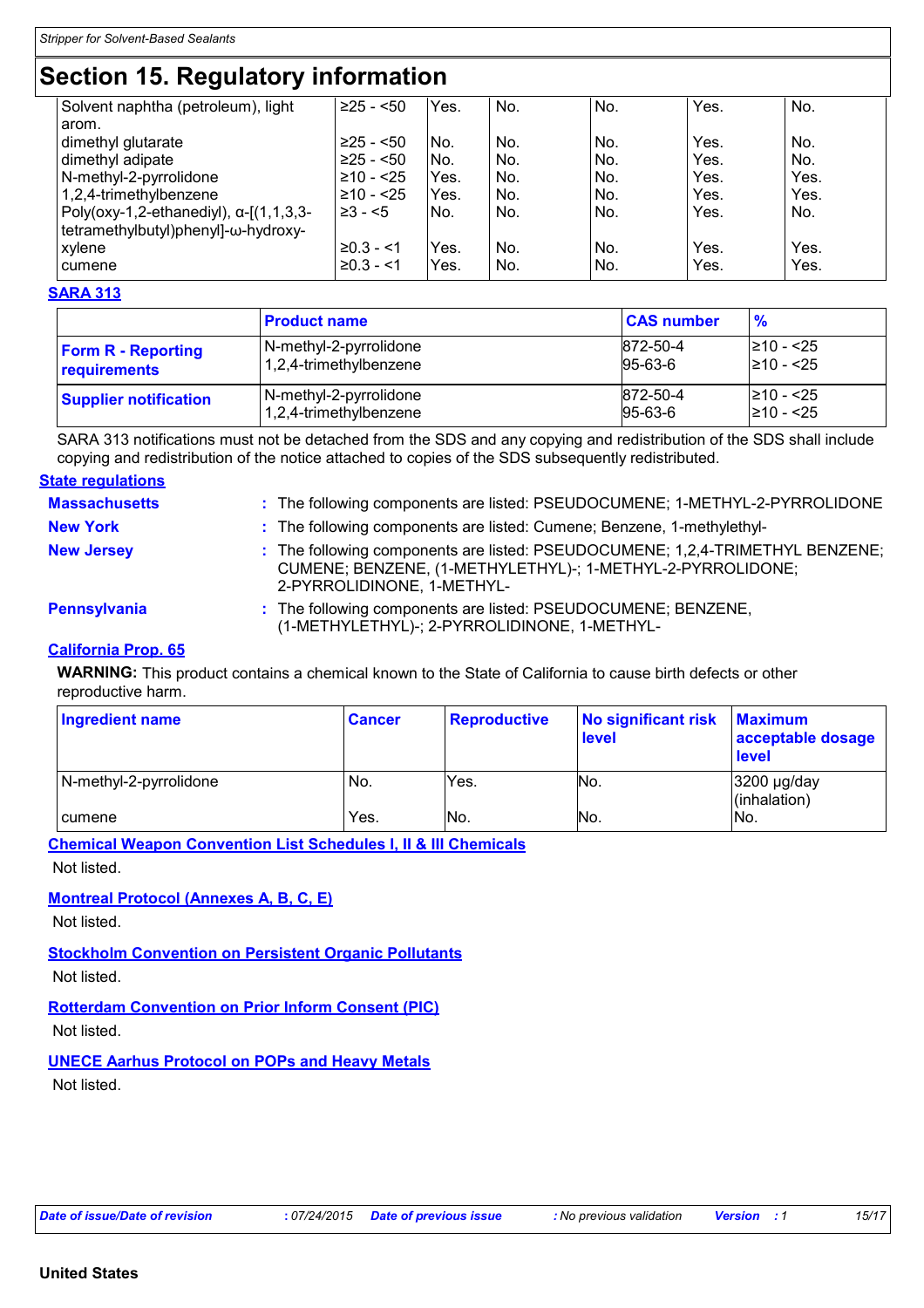## **Section 16. Other information**

**Hazardous Material Information System (U.S.A.)**



**Caution: HMIS® ratings are based on a 0-4 rating scale, with 0 representing minimal hazards or risks, and 4 representing significant hazards or risks Although HMIS® ratings are not required on SDSs under 29 CFR 1910. 1200, the preparer may choose to provide them. HMIS® ratings are to be used with a fully implemented HMIS® program. HMIS® is a registered mark of the National Paint & Coatings Association (NPCA). HMIS® materials may be purchased exclusively from J. J. Keller (800) 327-6868.**

**The customer is responsible for determining the PPE code for this material.**

#### **National Fire Protection Association (U.S.A.)**



**Reprinted with permission from NFPA 704-2001, Identification of the Hazards of Materials for Emergency Response Copyright ©1997, National Fire Protection Association, Quincy, MA 02269. This reprinted material is not the complete and official position of the National Fire Protection Association, on the referenced subject which is represented only by the standard in its entirety.**

**Copyright ©2001, National Fire Protection Association, Quincy, MA 02269. This warning system is intended to be interpreted and applied only by properly trained individuals to identify fire, health and reactivity hazards of chemicals. The user is referred to certain limited number of chemicals with recommended classifications in NFPA 49 and NFPA 325, which would be used as a guideline only. Whether the chemicals are classified by NFPA or not, anyone using the 704 systems to classify chemicals does so at their own risk.**

### **Procedure used to derive the classification**

| <b>Classification</b>          | <b>Justification</b>  |  |  |
|--------------------------------|-----------------------|--|--|
| Flam. Liq. 3, H226             | On basis of test data |  |  |
| Skin Irrit. 2, H315            | Calculation method    |  |  |
| Eye Irrit. 2A, H319            | Calculation method    |  |  |
| Carc. 2, H351                  | Calculation method    |  |  |
| Repr. 1B, H360 (Unborn child)  | Calculation method    |  |  |
| <b>STOT SE 3, H335</b>         | Calculation method    |  |  |
| <b>STOT SE 3, H336</b>         | Calculation method    |  |  |
| STOT RE 2, H373 (blood system) | Calculation method    |  |  |
| Asp. Tox. 1, H304              | Expert judgment       |  |  |

| <b>History</b>                    |                                                                                                                                                                                                                                                                                                                                                                                                                                                                                                                                                       |  |  |  |
|-----------------------------------|-------------------------------------------------------------------------------------------------------------------------------------------------------------------------------------------------------------------------------------------------------------------------------------------------------------------------------------------------------------------------------------------------------------------------------------------------------------------------------------------------------------------------------------------------------|--|--|--|
| Date of issue/Date of<br>revision | : 07/24/2015                                                                                                                                                                                                                                                                                                                                                                                                                                                                                                                                          |  |  |  |
| Date of previous issue            | : No previous validation                                                                                                                                                                                                                                                                                                                                                                                                                                                                                                                              |  |  |  |
| <b>Version</b>                    | $\cdot$ 1                                                                                                                                                                                                                                                                                                                                                                                                                                                                                                                                             |  |  |  |
| <b>Prepared by</b>                | : IHS                                                                                                                                                                                                                                                                                                                                                                                                                                                                                                                                                 |  |  |  |
| <b>Key to abbreviations</b>       | $\therefore$ ATE = Acute Toxicity Estimate<br><b>BCF</b> = Bioconcentration Factor<br>GHS = Globally Harmonized System of Classification and Labelling of Chemicals<br>IATA = International Air Transport Association<br>IBC = Intermediate Bulk Container<br><b>IMDG = International Maritime Dangerous Goods</b><br>LogPow = logarithm of the octanol/water partition coefficient<br>MARPOL 73/78 = International Convention for the Prevention of Pollution From Ships,<br>1973 as modified by the Protocol of 1978. ("Marpol" = marine pollution) |  |  |  |
| Date of issue/Date of revision    | 16/17<br>: 07/24/2015<br><b>Date of previous issue</b><br>: No previous validation<br><b>Version</b> : 1                                                                                                                                                                                                                                                                                                                                                                                                                                              |  |  |  |